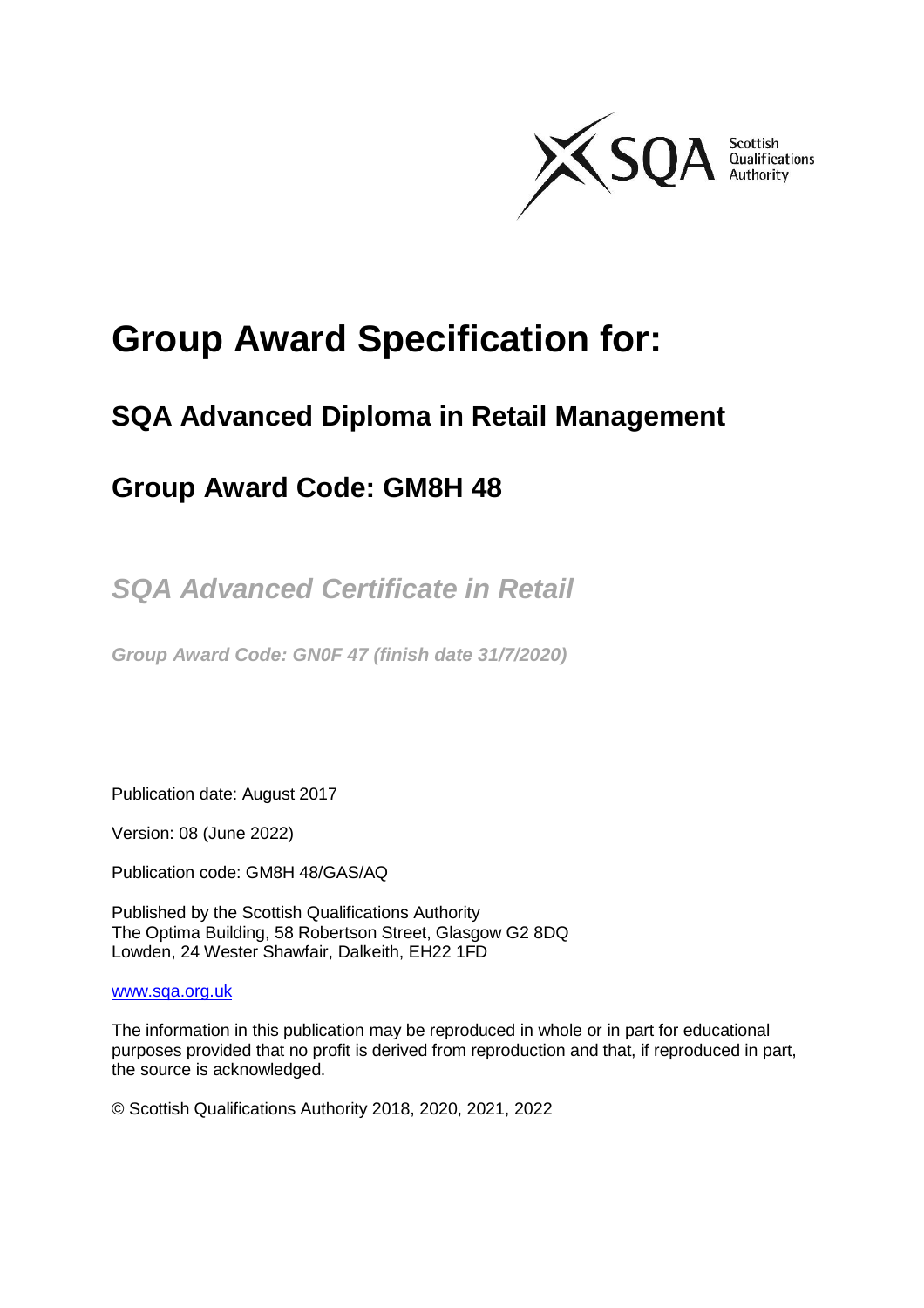## **Acknowledgement**

SQA acknowledges the valuable contribution that Scotland's colleges have made to the development of SQA Advanced Qualifications.

## **Furtherinformation**

Call SQA's Customer Contact Centre on 00 44 141 500 5030. Alternatively, complete our [Centre Feedback](https://www.sqa.org.uk/sqa/77338.html?id=2) Form.

## **History of changes**

It is anticipated that changes will take place during the life of the qualification and this section will record these changes. Centres are advised to check SQA Connect to confirm they are using the up-to-date qualification structure.

**NOTE:** Where a Unit is revised by another Unit:

No new centres may be approved to offer the Unit which has been revised.

Centres should only enter students for the Unit which has been revised where they are expected to complete the Unit before its finish date.

| <b>Version</b><br>number | <b>Description</b>                                                                                                                                                                                                                              | <b>Date</b> |
|--------------------------|-------------------------------------------------------------------------------------------------------------------------------------------------------------------------------------------------------------------------------------------------|-------------|
| 08                       | <b>Revision of Units: HP72 48 Economics 2: The World</b><br>Economy (finish date 31/7/2024) has been replaced by<br>J5AY 48 Economics: The World Economy (start date<br>1/8/2021)                                                               | 15/6/22     |
|                          | HP70 48 Preparing Financial Forecasts (finish date<br>31/7/2024) has been replaced by J5B0 48 Preparing<br>Financial Forecasts (start date 1/8/2021)                                                                                            |             |
|                          | HP6P 48 Economics 1: Micro and Macro Theory and<br>Application (finish date 31/7/24) has been replaced by J5AX<br>48 Economics: Micro and Macro Theory and Application<br>(start date 1/8/21)                                                   |             |
| 07                       | <b>Revision of Unit:</b> HT3N 47 - Consumer Behaviour and the<br>Marketing Process (finish date 31/07/2023) has been<br>replaced by J5MB 47 - Consumer Behaviour and the<br>Marketing Process (start date 01/08/2021) for AD framework<br>only. | 24/08/21    |
| 06                       | <b>Revision of Unit: HP77 47 Continuous Workforce</b><br>Development (finish date 31/07/2022) has been replaced by<br>J491 47 (start date 01/08/2020 for both frameworks                                                                        | 17/06/20    |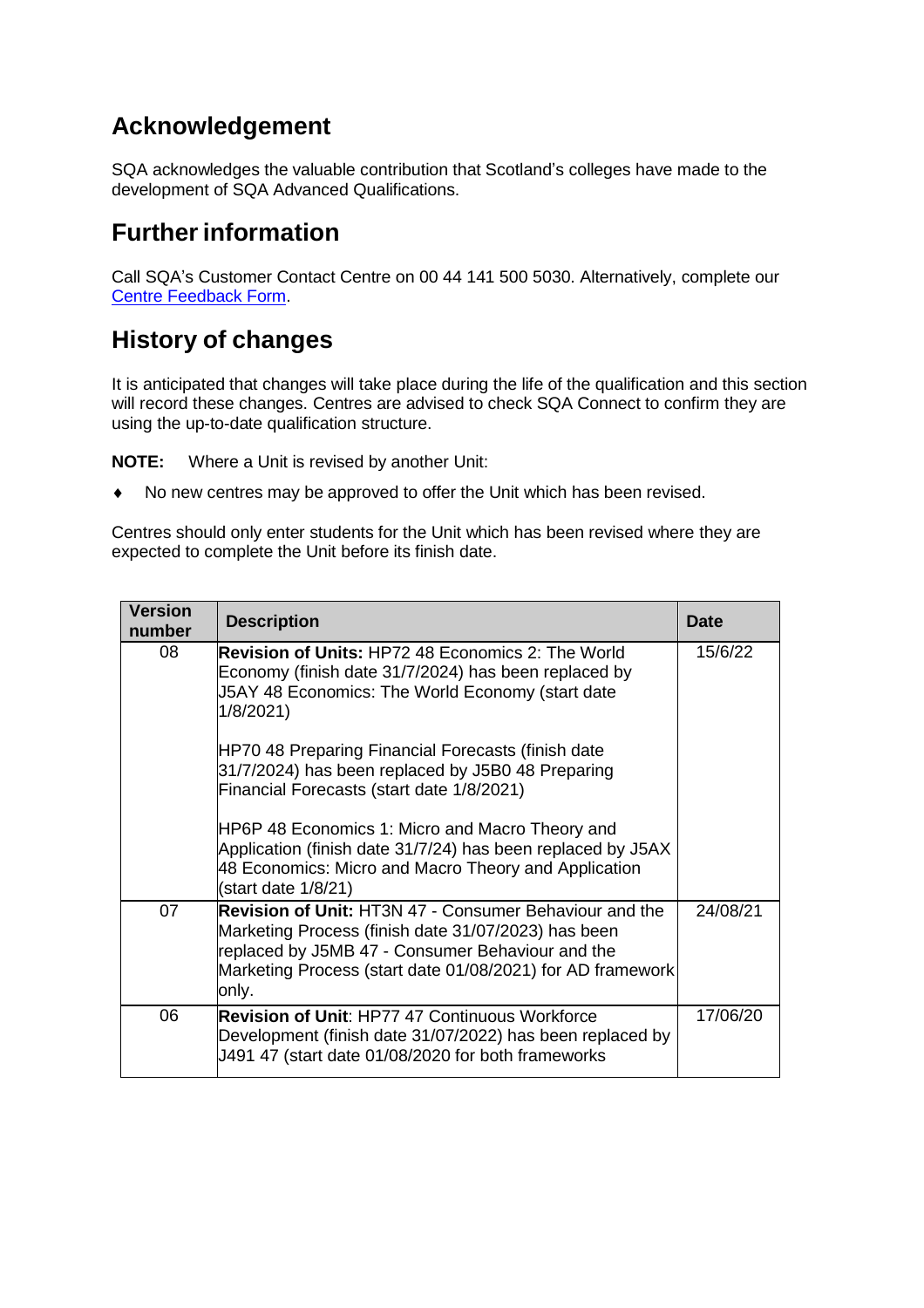| 05 | <b>Revision of Unit: HP7E 48 Human Resource Management</b><br>Practice (finish date 31/07/2021) has been replaced by J45T<br>46 (start date 01/08/2019) for the Advanced Diploma in<br>Retail Management for both frameworks<br><b>Revision of Unit: HP6V 48 Statistics for Business (finish</b><br>date 31/07/2021) has been replaced by J45Y 47<br>Statistics for Business (start date 01/08/2019) for both<br>frameworks | 06/04/20 |
|----|-----------------------------------------------------------------------------------------------------------------------------------------------------------------------------------------------------------------------------------------------------------------------------------------------------------------------------------------------------------------------------------------------------------------------------|----------|
|    | <b>Revision of Unit: HP6T 47 Economic Issues: An</b><br>Introduction (finish date 31/07/2024) has been replaced by<br>J461 47 Economic Issues: An Introduction (start date<br>01/08/2020) for both frameworks                                                                                                                                                                                                               |          |
| 04 | Revision of Unit: HR16 47 - Managing and Working with<br>People (finish date 31/07/2021) has been replaced by J1NG<br>47 Managing and Working with People in Advanced<br>Certificate and Advanced Diploma Frameworks                                                                                                                                                                                                        | 17/03/19 |
|    | <b>Revision of Unit: HROY 47 Research Skills (finish date</b><br>31/07/2022) has been replaced by J1NB 47 Research Skills<br>in Advanced Certificate and Advanced Diploma Frameworks                                                                                                                                                                                                                                        | 07/03/19 |
| 03 | Revision of Unit: HT5C 48 Managing People (finish date<br>31/07/2021) has been replaced by J1GR 48 Managing<br>People (start date 01/08/2018) for both the Advanced<br>Certificate and Advanced Diploma                                                                                                                                                                                                                     | 14/11/18 |
| 02 | <b>Revision of Units:</b><br>HP6W 48 Behavioural Skills for Business (finish date<br>31/07/2021) has been replaced by J1E5 48 Behavioural<br>Skills for Business (start date 01/08/2018) for both the<br>Advanced Certificate and Advanced Diploma.                                                                                                                                                                         | 31/08/18 |
|    | HP0A 47 Marketing Practice: An Introduction (finish date<br>31/07/2021) has been replaced by J1GM 47 Marketing<br>Practice: An Introduction (start date 01/08/2018) for both<br>the Advanced Certificate and Advanced Diploma                                                                                                                                                                                               |          |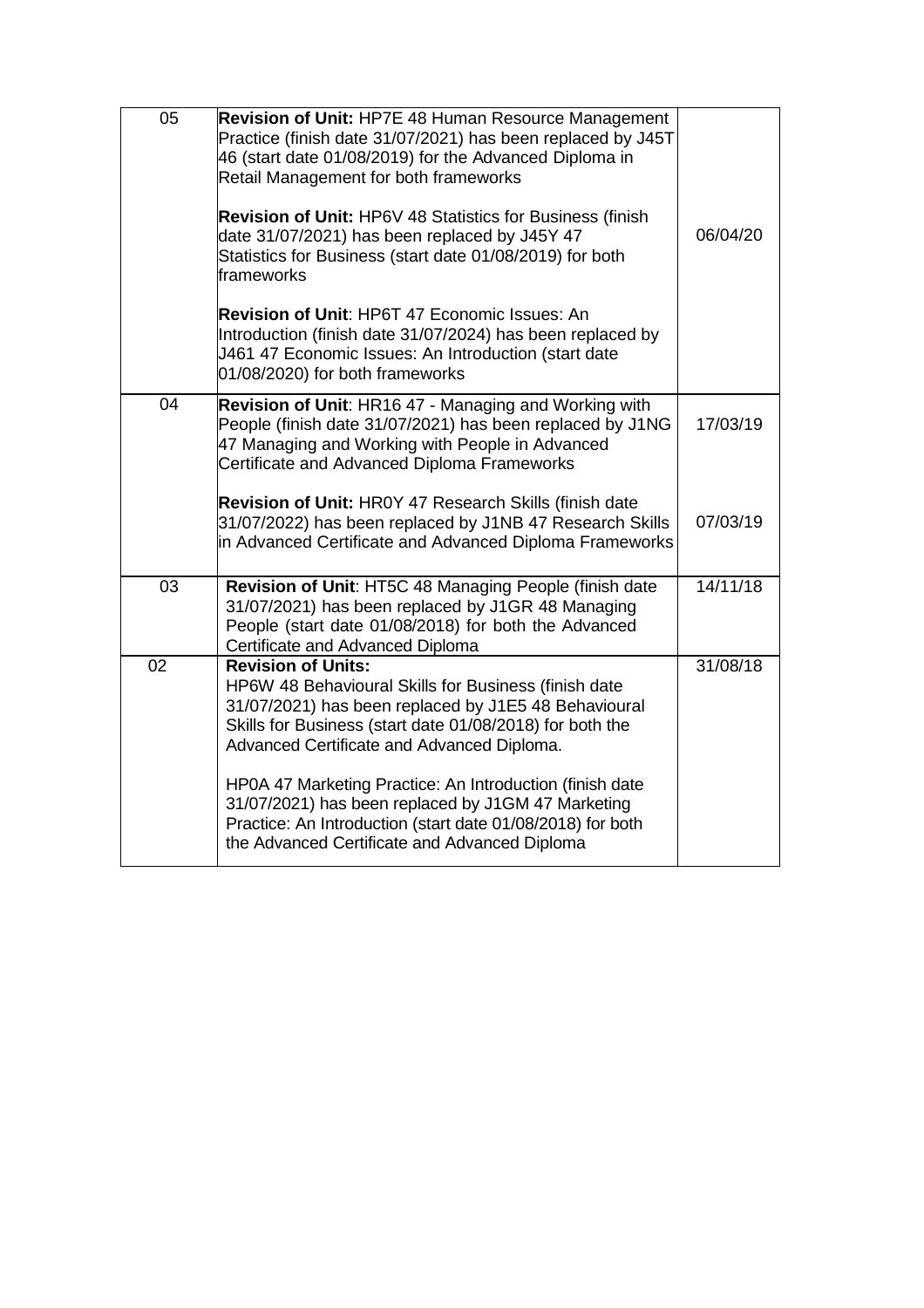# **Contents**

| 1            |                                               | <b>Introduction</b>                                                                                                                                                         | 1                          |  |  |  |  |  |
|--------------|-----------------------------------------------|-----------------------------------------------------------------------------------------------------------------------------------------------------------------------------|----------------------------|--|--|--|--|--|
|              | 1.1                                           | Progression routes                                                                                                                                                          | $\overline{2}$             |  |  |  |  |  |
| $\mathbf{2}$ |                                               | <b>Qualifications structure</b>                                                                                                                                             | 3                          |  |  |  |  |  |
|              | 2.1                                           | <b>Structure</b>                                                                                                                                                            | 3                          |  |  |  |  |  |
| 3            |                                               | Aims of the qualifications                                                                                                                                                  | 10                         |  |  |  |  |  |
|              | 3.1<br>3.2<br>3.3<br>3.3                      | General aims of the qualifications<br>Specific aims of the qualifications<br>Target groups<br><b>Graded units</b>                                                           | 10<br>10<br>11<br>11       |  |  |  |  |  |
| 4            |                                               | Recommended entry to the qualifications                                                                                                                                     | 12                         |  |  |  |  |  |
|              | 4.1                                           | Core Skills entry profile                                                                                                                                                   | 12                         |  |  |  |  |  |
| 5            |                                               | Additional benefits of the qualification in meeting employer needs                                                                                                          | 13                         |  |  |  |  |  |
|              | 5.1<br>5.2<br>5.3                             | Mapping of qualification aims to units<br>Mapping of National Occupational Standards (NOS)<br>Mapping of Core Skills development opportunities across the<br>qualifications | 14<br>16<br>17             |  |  |  |  |  |
|              | 5.4                                           | Assessment strategy for the qualifications                                                                                                                                  | 19                         |  |  |  |  |  |
| 6            |                                               | Guidance on approaches to delivery and assessment                                                                                                                           | 22                         |  |  |  |  |  |
|              | 6.1<br>6.2<br>6.3<br>6.4<br>6.5               | Sequencing/integration of units<br>Recognition of prior learning<br>Opportunities for e-assessment<br>Support materials<br>Resource requirements                            | 22<br>23<br>24<br>24<br>25 |  |  |  |  |  |
| 7            |                                               | <b>General information for centres</b>                                                                                                                                      | 26                         |  |  |  |  |  |
| 8            |                                               | <b>Glossary of terms</b>                                                                                                                                                    | 27                         |  |  |  |  |  |
| 9            | <b>General information for learners</b><br>28 |                                                                                                                                                                             |                            |  |  |  |  |  |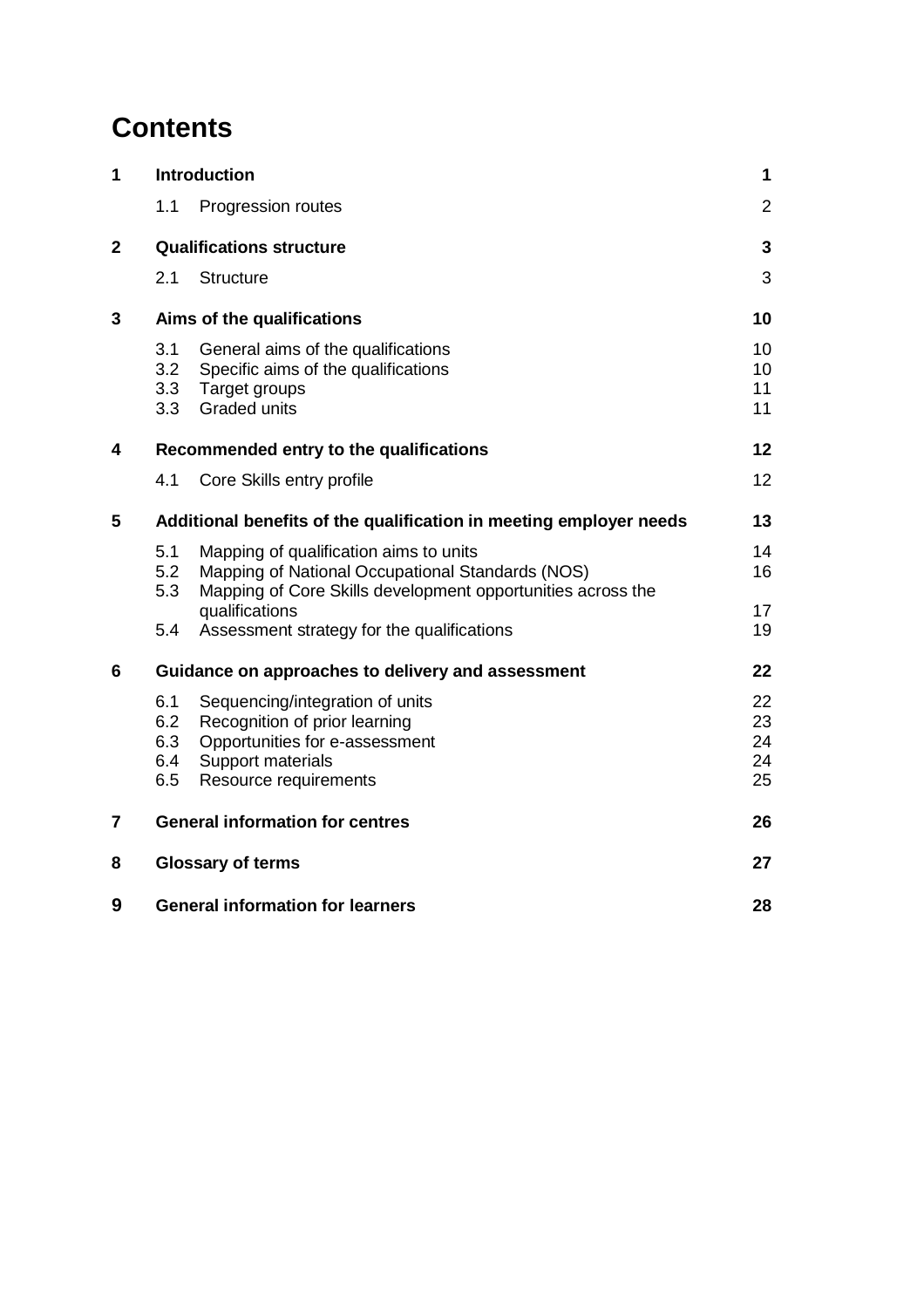# <span id="page-4-0"></span>**1 Introduction**

This is the Group Award Specification for the SQA Advanced Certificate in Retail and the SQA Advanced Diploma in Retail Management. This document includes background information on the group awards, their aims, details of the group award structures, and guidance on delivery.

SQA Advanced Certificates and SQA Advanced Diplomas are designed to equip candidates with the knowledge, understanding and skills required for success in current and future employment or for progression to further academic and/or professional qualifications.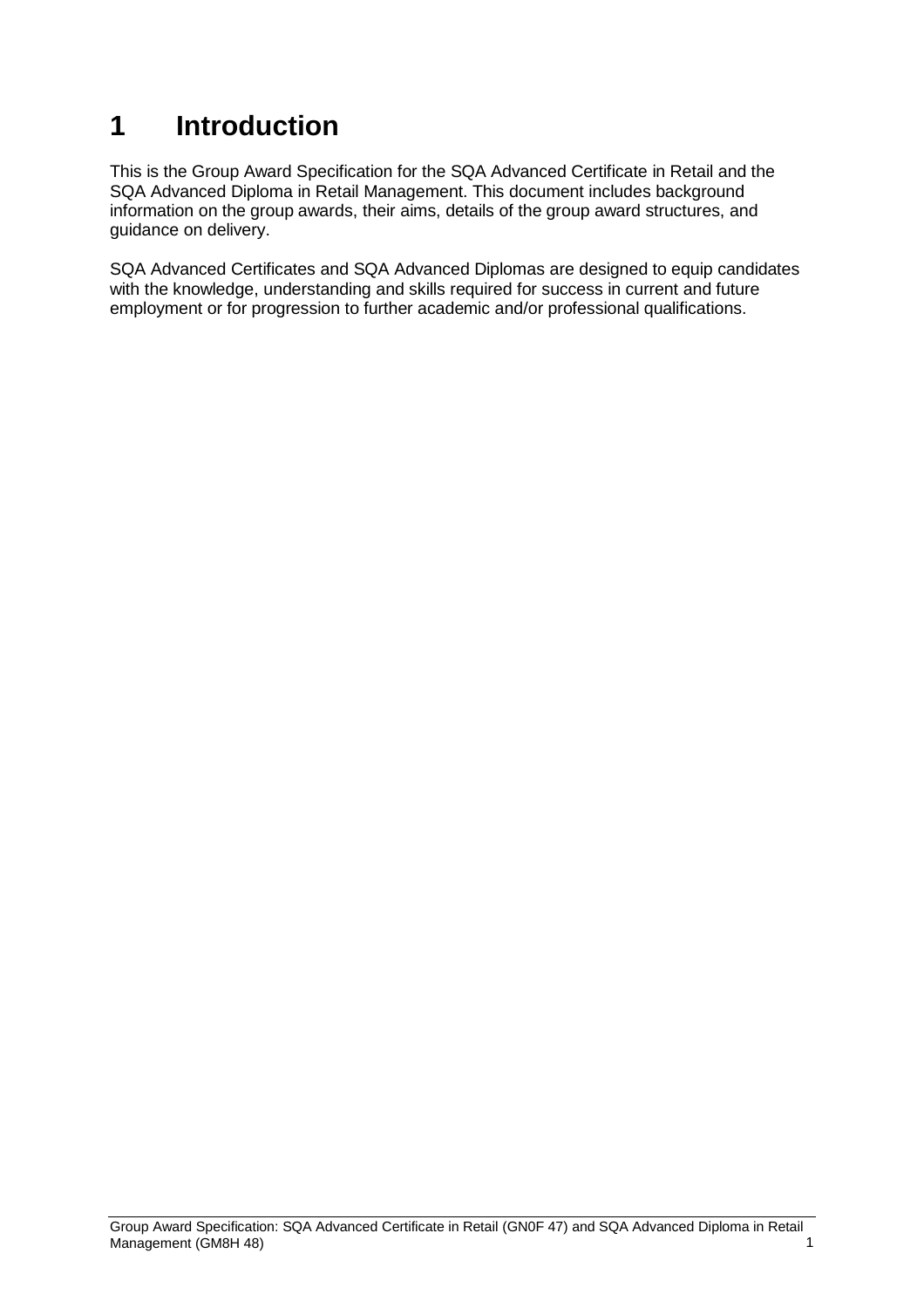### **1.1 Progression routes**

<span id="page-5-0"></span>

Group Award Specification: SQA Advanced Certificate in Retail (GN0F 47) and SQA Advanced Diploma in Retail Management (GM8H 48) 2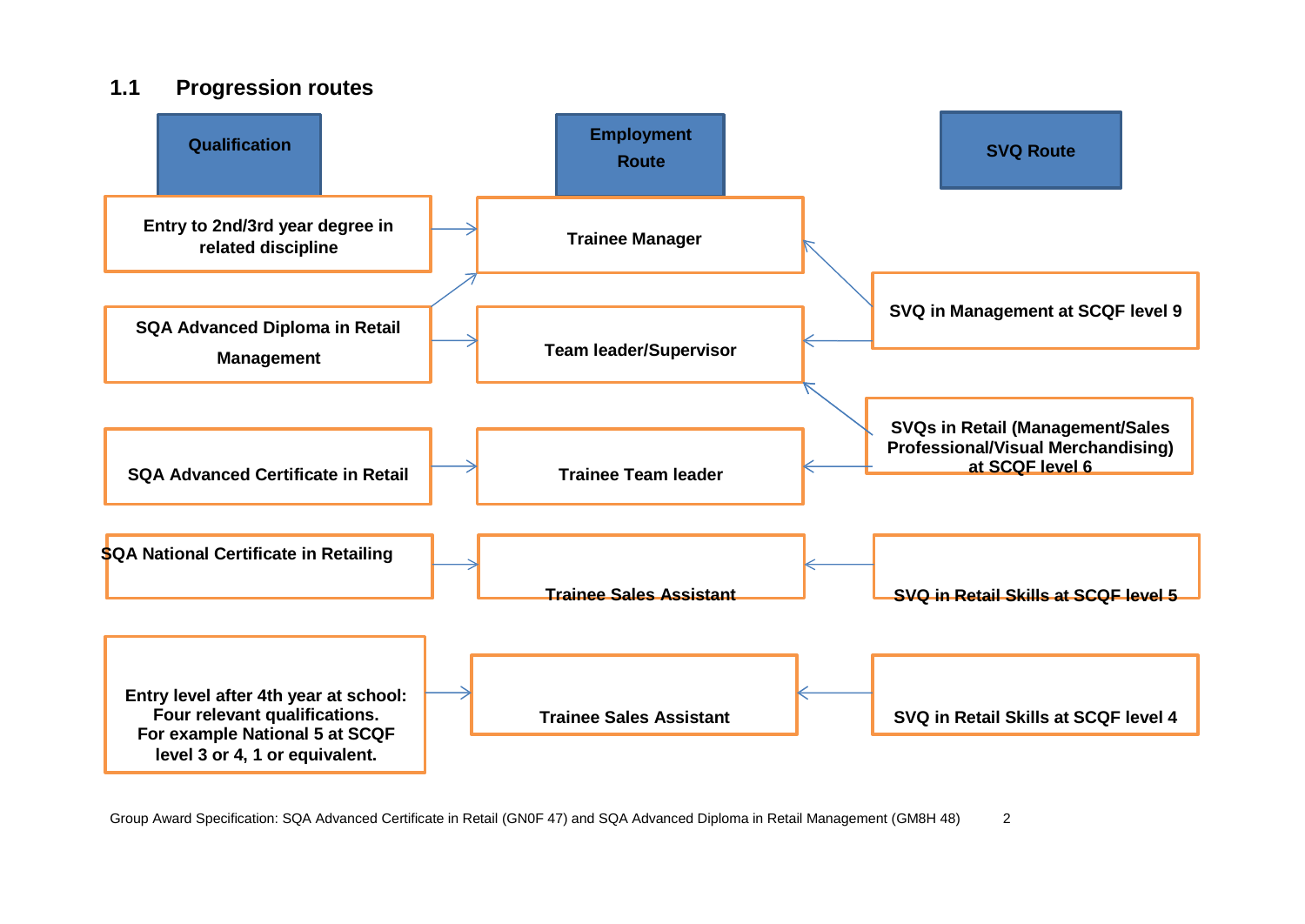# <span id="page-6-0"></span>**2 Qualifications structure**

### <span id="page-6-1"></span>**2.1 Structure**

#### **SQA Advanced Certificate in Retail**

#### **Learners must complete 9 mandatory SQA credits (72 SCQF credit points) and a further 3 SQA credits (24 SCQF credit points) from the options.**

| 4 code +2 code    | <b>Title</b>                                                            | <b>SQA</b><br>credit | <b>SCQF</b><br>credit<br>points | <b>SCQF</b><br>level |
|-------------------|-------------------------------------------------------------------------|----------------------|---------------------------------|----------------------|
| <b>Mandatory:</b> |                                                                         |                      |                                 |                      |
| <b>HT5K47</b>     | <b>Retail Environment</b>                                               | 1                    | 8                               | $\overline{7}$       |
| <b>HT5L 47</b>    | <b>Stock Presentation</b>                                               | 1                    | 8                               | $\overline{7}$       |
| <b>HT5P 47</b>    | <b>Retail Operations</b>                                                | $\overline{2}$       | 16                              | $\overline{7}$       |
| <b>HT5M47</b>     | <b>Retail Law</b>                                                       | $\mathbf{1}$         | 8                               | $\overline{7}$       |
| <b>HT8F47</b>     | <b>Retail Customer Experience</b>                                       | 1                    | 8                               | $\overline{7}$       |
| <b>HT5F 47</b>    | <b>Financial Accounting Statements: An</b><br>Introduction              | 1                    | 8                               | $\overline{7}$       |
| <b>HT3T 47</b>    | Organisations and Management                                            | $\mathbf{1}$         | 8                               | $\overline{7}$       |
| HT60 47           | Retail: Graded Unit 1                                                   | $\mathbf{1}$         | 8                               | $\overline{7}$       |
|                   | Options: A further 3 SQA credits must be achieved from the options      |                      |                                 |                      |
| this group        | Group 1 - Learners must achieve a minimum of one, a maximum of two from |                      |                                 |                      |
| <b>HP6L 47</b>    | Information Technology: Applications<br>Software 1                      | 1                    | 8                               | $\overline{7}$       |
| <b>HR0A 47</b>    | <b>Using Software Application Packages</b>                              | 1                    | 8                               | $\overline{7}$       |
| HR81 47           | Digital Culture: Online Communication                                   | 1                    | 8                               | $\overline{7}$       |
| HT22 47           | Internet: Introducing e-Commerce                                        | $\mathbf{1}$         | 8                               | $\overline{7}$       |
| <b>HT5J 47</b>    | Web Design: An Introduction                                             | $\mathbf{1}$         | 8                               | $\overline{7}$       |
| <b>HT5G 47</b>    | Digital Imaging<br>Or                                                   | $\mathbf{1}$         | 8                               | $\overline{7}$       |
| <b>HR9W 47</b>    | <b>Digital Skills</b>                                                   | 1                    | 8                               | $\overline{7}$       |
|                   | Group 2 - Learners must achieve a minimum of one, a maximum of two from |                      |                                 |                      |
| this group        |                                                                         |                      |                                 |                      |
| <b>HR9T 47</b>    | <b>Big Data</b>                                                         | $\mathbf{1}$         | 8                               | $\overline{7}$       |
| <b>HT5R 47</b>    | Principles of Retail Buying                                             | $\overline{2}$       | 16                              | $\overline{7}$       |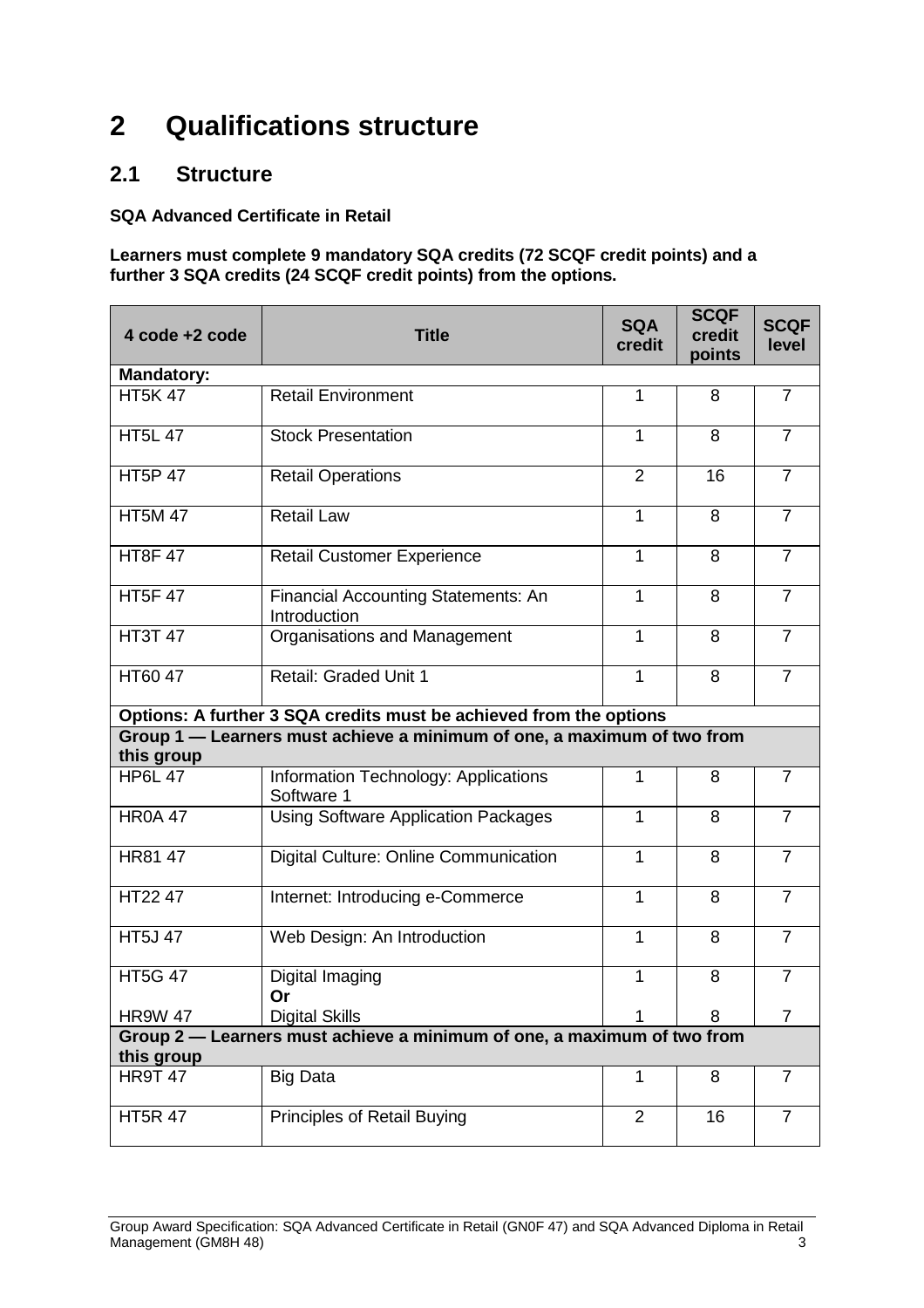| 4 code + 2 code | <b>Title</b>                                           | <b>SQA</b><br>credit | <b>SCQF</b><br>credit<br>points | <b>SCQF</b><br>level |
|-----------------|--------------------------------------------------------|----------------------|---------------------------------|----------------------|
| <b>HT8E 48</b>  | Contemporary Issues in Retailing                       | $\overline{2}$       | 16                              | 8                    |
| <b>HT5V 48</b>  | Retail Corporate Image                                 | 1                    | 8                               | 8                    |
| <b>HT5X48</b>   | <b>Store Design</b>                                    | $\overline{2}$       | 16                              | 8                    |
| <b>HT5T 47</b>  | <b>Fashion Merchandising</b>                           | $\overline{2}$       | 16                              | $\overline{7}$       |
| <b>HT5W 48</b>  | <b>International Retailing</b>                         | 1                    | 8                               | 8                    |
| <b>HT5N 47</b>  | Visual Merchandising                                   | 1                    | 8                               | $\overline{7}$       |
| $J1GM$ $47*$    | Marketing Practice: An Introduction                    | 1                    | 8                               | $\overline{7}$       |
| <b>HT3N 47</b>  | Consumer Behaviour and the Marketing<br><b>Process</b> | 1                    | 8                               | $\overline{7}$       |
| HW9348          | <b>Marketing Research Applications</b>                 | 1                    | 8                               | 8                    |
| HP0F 47         | <b>Marketing Research Theory</b>                       | $\mathbf{1}$         | 8                               | $\overline{7}$       |
| HP09 48         | Marketing Planning: Domestic Market                    | $\overline{2}$       | 16                              | 8                    |
| <b>HP6N 47</b>  | Marketing: An Introduction                             | 1                    | 8                               | $\overline{7}$       |
| HP75 47         | <b>Communication: Business Communication</b>           | 1                    | 8                               | $\overline{7}$       |
| J461 47*        | Economic Issues: An Introduction                       | $\mathbf{1}$         | 8                               | $\overline{7}$       |
| <b>HP6P 48</b>  | Economics 1: Micro and Macro Theory<br>and Application | 1                    | 8                               | 8                    |
| HP72 48         | Economics 2: The World Economy                         | $\mathbf{1}$         | 8                               | 8                    |
| HP7048          | <b>Preparing Financial Forecasts</b>                   | 1                    | 8                               | 8                    |
| J45Y 47         | <b>Statistics for Business</b>                         | 1                    | 8                               | $\overline{7}$       |
| <b>HT5E 47</b>  | <b>Using Financial Accounting Statements</b>           | 1                    | 8                               | $\overline{7}$       |
| J1E5 48*        | <b>Behavioural Skills for Business</b>                 | $\mathbf{1}$         | 8                               | 8                    |
| <b>HT3P 47</b>  | Working within a Project Team                          | $\mathbf{1}$         | 8                               | $\overline{7}$       |
| <b>HP6M 47</b>  | <b>Personal Development Planning</b>                   | 1                    | 8                               | $\overline{7}$       |
| <b>HT3C 48</b>  | Managing an Event                                      | $\overline{2}$       | 16                              | 8                    |
| <b>HT3L 48</b>  | <b>Assessing Small Business Ventures</b>               | $\overline{2}$       | 16                              | 8                    |

\*History of Changes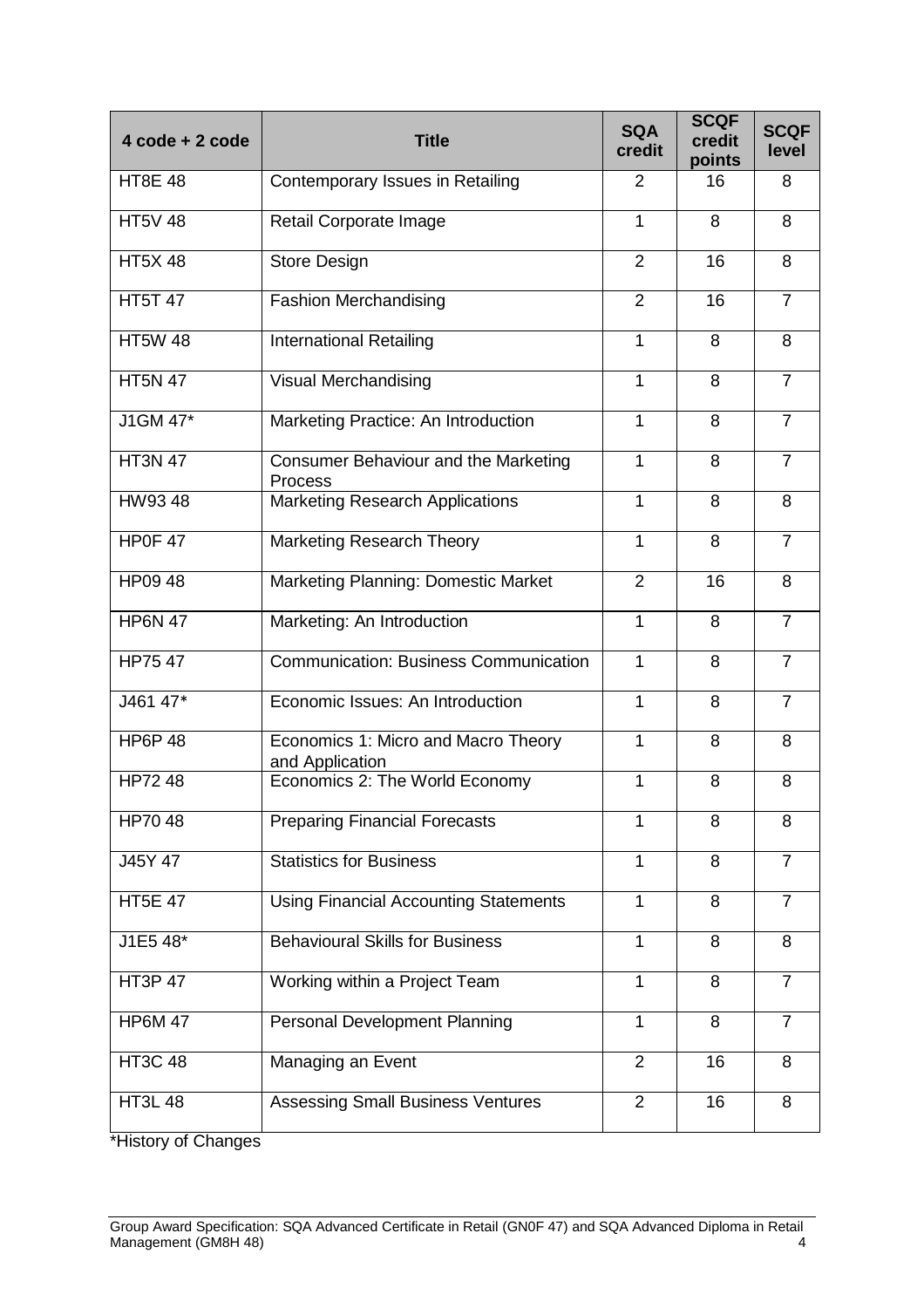| 4 code + 2 code | <b>Title</b>                                                | <b>SQA</b><br>credit | <b>SCQF</b><br>credit<br>points | <b>SCQF</b><br>level |
|-----------------|-------------------------------------------------------------|----------------------|---------------------------------|----------------------|
| HR1947          | Preparing a Formal Business Plan                            | 2                    | 16                              | 7                    |
| <b>HR1848</b>   | Managing Information Systems to Develop<br>a Small Business | $\overline{2}$       | 16                              | 8                    |
| <b>HR1C 46</b>  | Workplace Communication in English                          | $\mathbf{1}$         | 8                               | 6                    |
| J45T 48*        | Human Resource Management Practice                          | 2                    | 16                              | 8                    |
| HP7F48          | Grievance and Discipline Handling                           | 1                    | 8                               | 8                    |
| J491 47*        | <b>Continuous Workforce Development</b>                     | $\overline{2}$       | 16                              | $\overline{7}$       |
| <b>HT3M47</b>   | <b>Training Skills</b>                                      | 1                    | 8                               | $\overline{7}$       |
| <b>HR3E 47</b>  | Preparing to Start a Business                               | 1                    | 8                               | $\overline{7}$       |
| <b>J1NB 47*</b> | <b>Research Skills</b>                                      | $\mathbf{1}$         | 8                               | $\overline{7}$       |
| <b>HP6R 48</b>  | <b>Business Culture and Strategy</b>                        | 2                    | 16                              | 8                    |
| HP74 $47$       | Human Resource Management:<br>Introduction                  | 1                    | 8                               | $\overline{7}$       |
| <b>HR0X 47</b>  | <b>Personal Enterprise Skills</b>                           | 1                    | 8                               | $\overline{7}$       |
| HR36 47         | Recruitment, Selection and Induction                        | 1                    | 8                               | $\overline{7}$       |
| HR37 47         | Interviewing                                                | 1                    | 8                               | $\overline{7}$       |
| <b>HR3847</b>   | Individual Employee Relations: Practice                     | $\mathbf{1}$         | 8                               | $\overline{7}$       |
| <b>HP4X 47</b>  | <b>Work Placement</b>                                       | 1                    | 8                               | $\overline{7}$       |
| HP79 48         | <b>Presentation Skills</b>                                  | 1                    | 8                               | 8                    |
| <b>HT5Y 47</b>  | Advertising: The Advertising Industry                       | 1                    | 8                               | $\overline{7}$       |
| J1GR 48*        | <b>Managing People</b>                                      | $\overline{2}$       | 16                              | 8                    |
| HR33 47         | Digital Marketing Communications: An<br>Introduction        | $\mathbf{1}$         | 8                               | $\overline{7}$       |
| <b>HT5H 47</b>  | Management: Developing Self<br><b>Management Skills</b>     | $\mathbf{1}$         | 8                               | $\overline{7}$       |
| J1NG 47*        | Managing and Working with People                            | $\overline{2}$       | 16                              | $\overline{7}$       |
| J461 47*        | Economic Issues: An Introduction                            | 1                    | 8                               | $\overline{7}$       |

**Learners must complete 12 SQA credits/96 SCQF credit points in total to achieve the SQA Advanced Certificate in Retail.**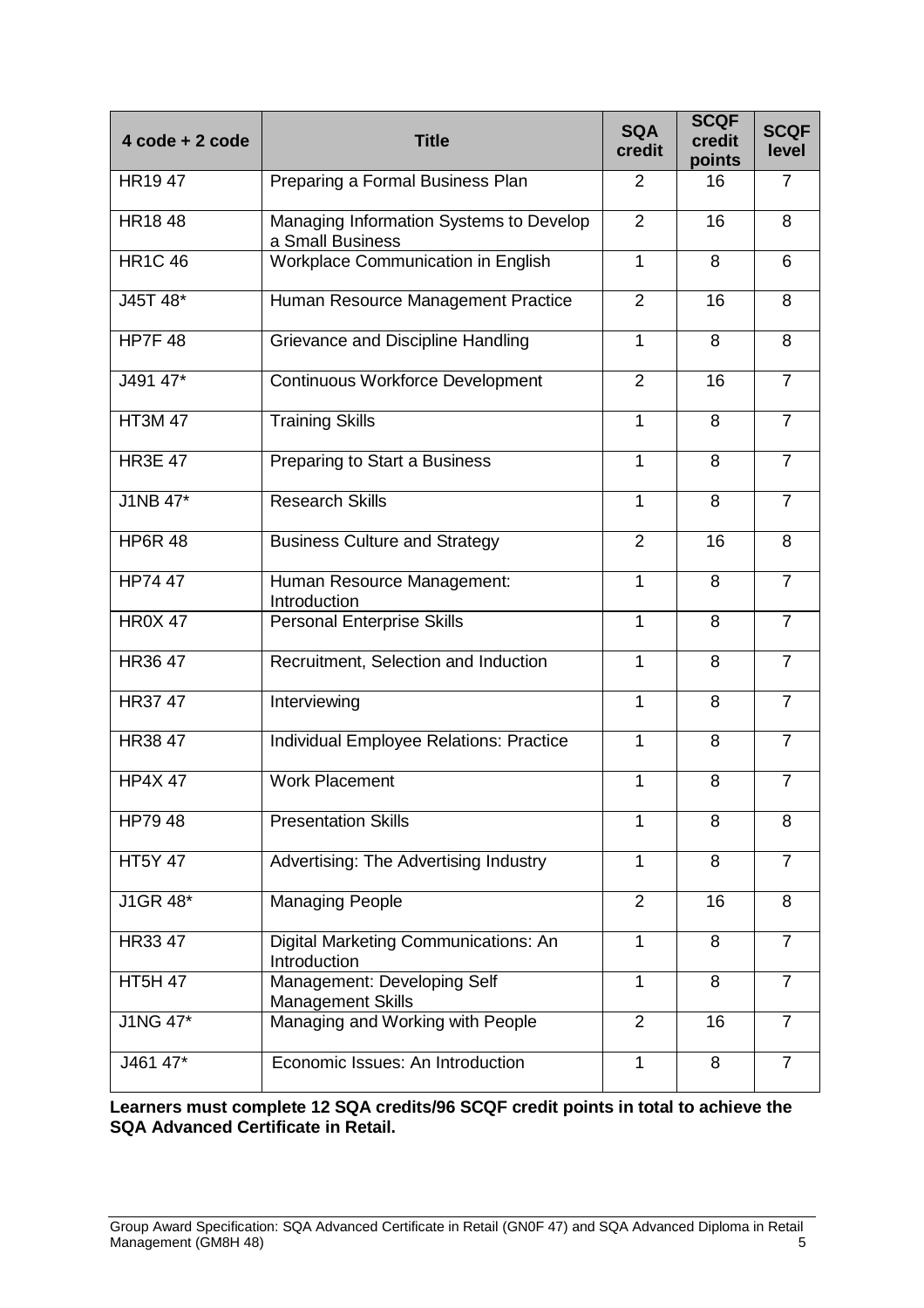#### **SQA Advanced Diploma in Retail Management**

#### **Learners must complete 22 mandatory SQA credits (176 SCQF credit points) and a further 8 SQA credits (64 SCQF credit points) from the options.**

| $4 \text{ code} + 2 \text{ code}$ | <b>Title</b>                                                            | <b>SQA</b><br>credit | <b>SCQF</b><br>credit<br>points | <b>SCQF</b><br>level |
|-----------------------------------|-------------------------------------------------------------------------|----------------------|---------------------------------|----------------------|
| <b>Mandatory:</b>                 |                                                                         |                      |                                 |                      |
| <b>HT5K47</b>                     | <b>Retail Environment</b>                                               | $\mathbf{1}$         | 8                               | $\overline{7}$       |
| <b>HT5L 47</b>                    | <b>Stock Presentation</b>                                               | $\mathbf{1}$         | 8                               | $\overline{7}$       |
| <b>HT5P 47</b>                    | <b>Retail Operations</b>                                                | $\overline{2}$       | 16                              | $\overline{7}$       |
| <b>HT5M 47</b>                    | <b>Retail Law</b>                                                       | 1                    | 8                               | $\overline{7}$       |
| <b>HT8F47</b>                     | <b>Retail Customer Experience</b>                                       | $\mathbf{1}$         | 8                               | $\overline{7}$       |
| <b>HT5F47</b>                     | <b>Financial Accounting Statements: An</b><br>Introduction              | $\mathbf 1$          | 8                               | $\overline{7}$       |
| <b>HT3T 47</b>                    | Organisations and Management                                            | $\mathbf{1}$         | 8                               | $\overline{7}$       |
| HT60 47                           | Retail: Graded Unit 1                                                   | $\mathbf{1}$         | 8                               | $\overline{7}$       |
| J1GM 47*                          | Marketing Practice: An Introduction                                     | $\mathbf{1}$         | 8                               | $\overline{7}$       |
| <b>J5MB 47*</b>                   | <b>Consumer Behaviour and the Marketing</b><br>Process                  | $\mathbf{1}$         | 8                               | $\overline{7}$       |
| <b>HT5E 47</b>                    | <b>Using Financial Accounting Statements</b>                            | 1                    | 8                               | $\overline{7}$       |
| HR36 47                           | <b>Recruitment Selection and Induction</b>                              | $\mathbf{1}$         | 8                               | $\overline{7}$       |
| J1GR 48*                          | <b>Managing People</b>                                                  | 2                    | 16                              | 8                    |
| <b>HT8E 35</b>                    | Contemporary Issues in Retailing                                        | $\overline{2}$       | 16                              | 8                    |
| <b>HT5V 48</b>                    | Retail Corporate Image                                                  | $\mathbf{1}$         | 8                               | 8                    |
| <b>HT5X48</b>                     | Store Design                                                            | $\overline{2}$       | 16                              | 8                    |
| HT61 48                           | Retail Management: Graded Unit 2                                        | $\overline{2}$       | 16                              | 8                    |
|                                   | Options: A further 8 SQA credits must be achieved from the options      |                      |                                 |                      |
|                                   | Group 1 - Learners must achieve a minimum of one, a maximum of two from |                      |                                 |                      |
| this group                        |                                                                         |                      |                                 |                      |
| <b>HP6L 47</b>                    | Information Technology: Applications<br>Software 1                      | 1                    | 8                               | $\overline{7}$       |
| <b>HR0A 47</b>                    | <b>Using Software Application Packages</b>                              | 1                    | 8                               | $\overline{7}$       |
| HR81 47                           | Digital Culture: Online Communication                                   | 1                    | 8                               | $\overline{7}$       |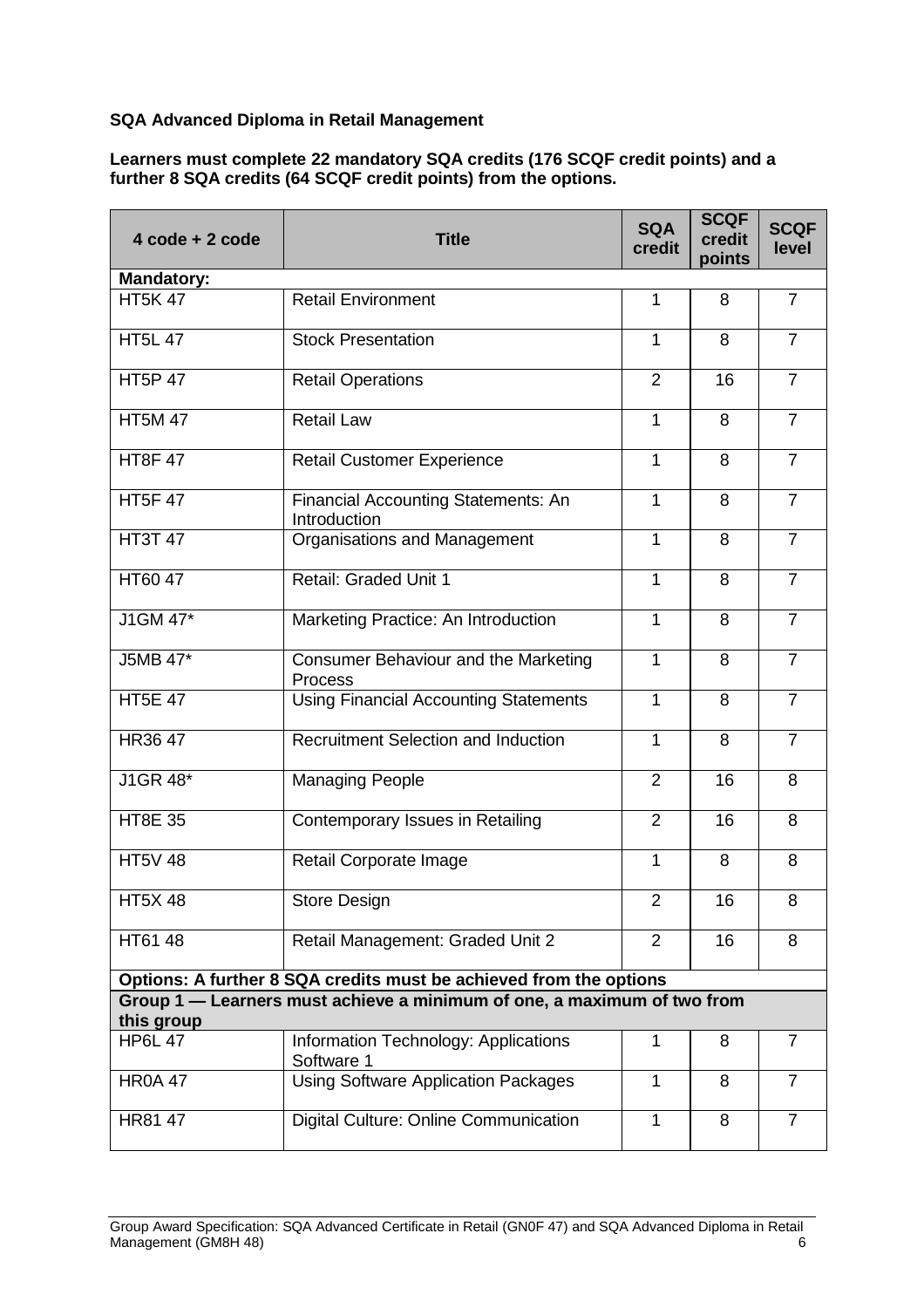| 4 code<br>2 code       | <b>Title</b>                                                              | <b>SQA</b><br>credit | <b>SCQF</b><br>credit<br>points | <b>SCQF</b><br>level |
|------------------------|---------------------------------------------------------------------------|----------------------|---------------------------------|----------------------|
| HT22 47                | Internet: Introducing e-Commerce                                          | 1                    | 8                               | $\overline{7}$       |
| <b>HT5J47</b>          | Web Design: An Introduction                                               | $\mathbf{1}$         | 8                               | $\overline{7}$       |
| <b>HT5G 47</b>         | Digital Imaging<br>Or                                                     | $\mathbf{1}$         | 8                               | $\overline{7}$       |
| <b>HR9W 47</b>         | <b>Digital Skills</b>                                                     |                      | 8                               | $\overline{7}$       |
|                        | Group 2 - Learners must achieve a minimum of six, a maximum of seven from |                      |                                 |                      |
| this group<br>J1E5 48* | <b>Behavioural Skills for Business</b>                                    | 1                    | 8                               | 8                    |
|                        |                                                                           |                      |                                 |                      |
| <b>HR0K48</b>          | Developing Skills for Personal<br><b>Effectiveness</b>                    | 1                    | 8                               | 8                    |
| HW9348                 | <b>Marketing Research Applications</b>                                    | $\mathbf{1}$         | 8                               | 8                    |
| HP09 48                | Marketing Planning: Domestic Market                                       | $\overline{2}$       | 16                              | 8                    |
| J5B0 48*               | <b>Preparing Financial Forecasts</b>                                      | $\mathbf{1}$         | 8                               | 8                    |
| J45Y 47                | <b>Statistics for Business</b>                                            | $\mathbf{1}$         | 8                               | $\overline{7}$       |
| <b>HT3C 48</b>         | Managing an Event                                                         | $\overline{2}$       | 16                              | 8                    |
| <b>HT3L 48</b>         | <b>Assessing Small Business Ventures</b>                                  | $\overline{2}$       | 16                              | 8                    |
| HR1848                 | Managing Information Systems to Develop<br>a Small Business               | $\overline{2}$       | 16                              | 8                    |
| J45T 48*               | Human Resource Management Practice                                        | $\overline{2}$       | 16                              | 8                    |
| <b>HP7F 48</b>         | Grievance and Discipline Handling                                         | $\mathbf{1}$         | 8                               | 8                    |
| <b>HP6R 48</b>         | <b>Business Culture and Strategy</b>                                      | $\overline{2}$       | 16                              | 8                    |
| HP79 48                | <b>Presentation Skills</b>                                                | $\mathbf{1}$         | 8                               | 8                    |
| J5AY 48*               | Economics: The World Economy                                              | $\mathbf{1}$         | 8                               | 8                    |
| <b>HR0P 48</b>         | Work Role Effectiveness (2003)                                            | 3                    | 24                              | 8                    |
| <b>HP3C 48</b>         | Developing the Individual within a Team                                   | $\mathbf{1}$         | $\mathbf{1}$                    | 8                    |
| J5AX 48*               | Economics: Micro and Macro Economic<br>Theory and Application             | $\mathbf{1}$         | 1                               | 8                    |
| <b>HR9T 47</b>         | <b>Big Data</b>                                                           | $\mathbf{1}$         | 8                               | $\overline{7}$       |
| <b>HT5R 47</b>         | Principles of Retail Buying                                               | $\overline{2}$       | 16                              | $\overline{7}$       |
| <b>HT5T 47</b>         | <b>Fashion Merchandising</b>                                              | $\overline{2}$       | 16                              | $\overline{7}$       |

\*History of Changes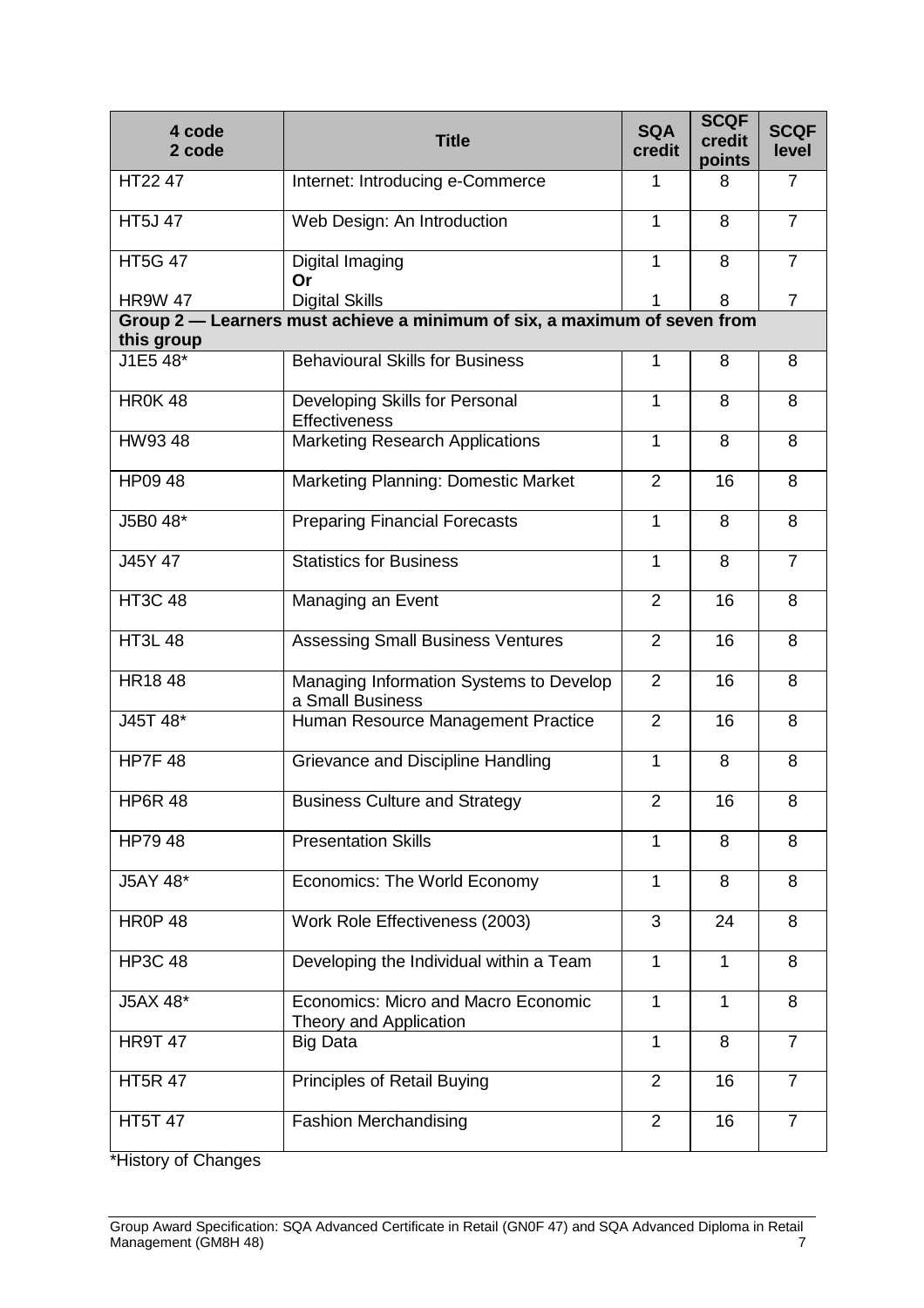| $4 \text{ code} + 2 \text{ code}$ | <b>Title</b>                                         | <b>SQA</b><br>credit | <b>SCQF</b><br>credit<br>points | <b>SCQF</b><br>level |
|-----------------------------------|------------------------------------------------------|----------------------|---------------------------------|----------------------|
| <b>HT5W 48</b>                    | <b>International Retailing</b>                       | 1                    | 8                               | 8                    |
| <b>HT5N 47</b>                    | Visual Merchandising                                 | $\mathbf{1}$         | 8                               | $\overline{7}$       |
| J1GM 47*                          | Marketing Practice: An Introduction                  | $\mathbf{1}$         | 8                               | $\overline{7}$       |
| HP0F47                            | <b>Marketing Research Theory</b>                     | $\mathbf{1}$         | 8                               | $\overline{7}$       |
| <b>HP6N 47</b>                    | Marketing: An Introduction                           | $\mathbf{1}$         | 8                               | $\overline{7}$       |
| <b>HP7547</b>                     | <b>Communication: Business Communication</b>         | $\mathbf{1}$         | 8                               | $\overline{7}$       |
| J461 47*                          | Economic Issues: An Introduction                     | $\mathbf{1}$         | 8                               | $\overline{7}$       |
| <b>HT3P47</b>                     | Working within a Project Team                        | $\mathbf{1}$         | 8                               | $\overline{7}$       |
| <b>HP6M 47</b>                    | <b>Personal Development Planning</b>                 | $\mathbf{1}$         | 8                               | $\overline{7}$       |
| HR1947                            | Preparing a Formal Business Plan                     | 2                    | 16                              | $\overline{7}$       |
| <b>HR1C 46</b>                    | <b>Workplace Communication in English</b>            | $\mathbf{1}$         | 8                               | 6                    |
| J591 47*                          | <b>Continuous Workforce Development</b>              | $\overline{2}$       | 16                              | $\overline{7}$       |
| <b>HT3M 47</b>                    | <b>Training Skills</b>                               | 1                    | 8                               | $\overline{7}$       |
| <b>HR3E 47</b>                    | Preparing to Start a Business                        | $\mathbf{1}$         | 8                               | $\overline{7}$       |
| J1NB 47*                          | <b>Research Skills</b>                               | $\mathbf{1}$         | 8                               | $\overline{7}$       |
| HP74 47                           | Human Resource Management:<br>Introduction           | 1                    | 8                               | $\overline{7}$       |
| <b>HR0X 47</b>                    | <b>Personal Enterprise Skills</b>                    | 1                    | 8                               | $\overline{7}$       |
| HR 37 47                          | Interviewing                                         | $\mathbf{1}$         | 8                               | $\overline{7}$       |
| HR38 47                           | Individual Employee Relations: Practice              | $\mathbf{1}$         | 8                               | $\overline{7}$       |
| <b>HP4X 47</b>                    | <b>Work Placement</b>                                | $\mathbf{1}$         | 8                               | 7                    |
| <b>HT5Y 47</b>                    | Advertising: The Advertising Industry                | $\mathbf{1}$         | 8                               | $\overline{7}$       |
| HR33 47                           | Digital Marketing Communications: An<br>Introduction | $\mathbf{1}$         | 8                               | $\overline{7}$       |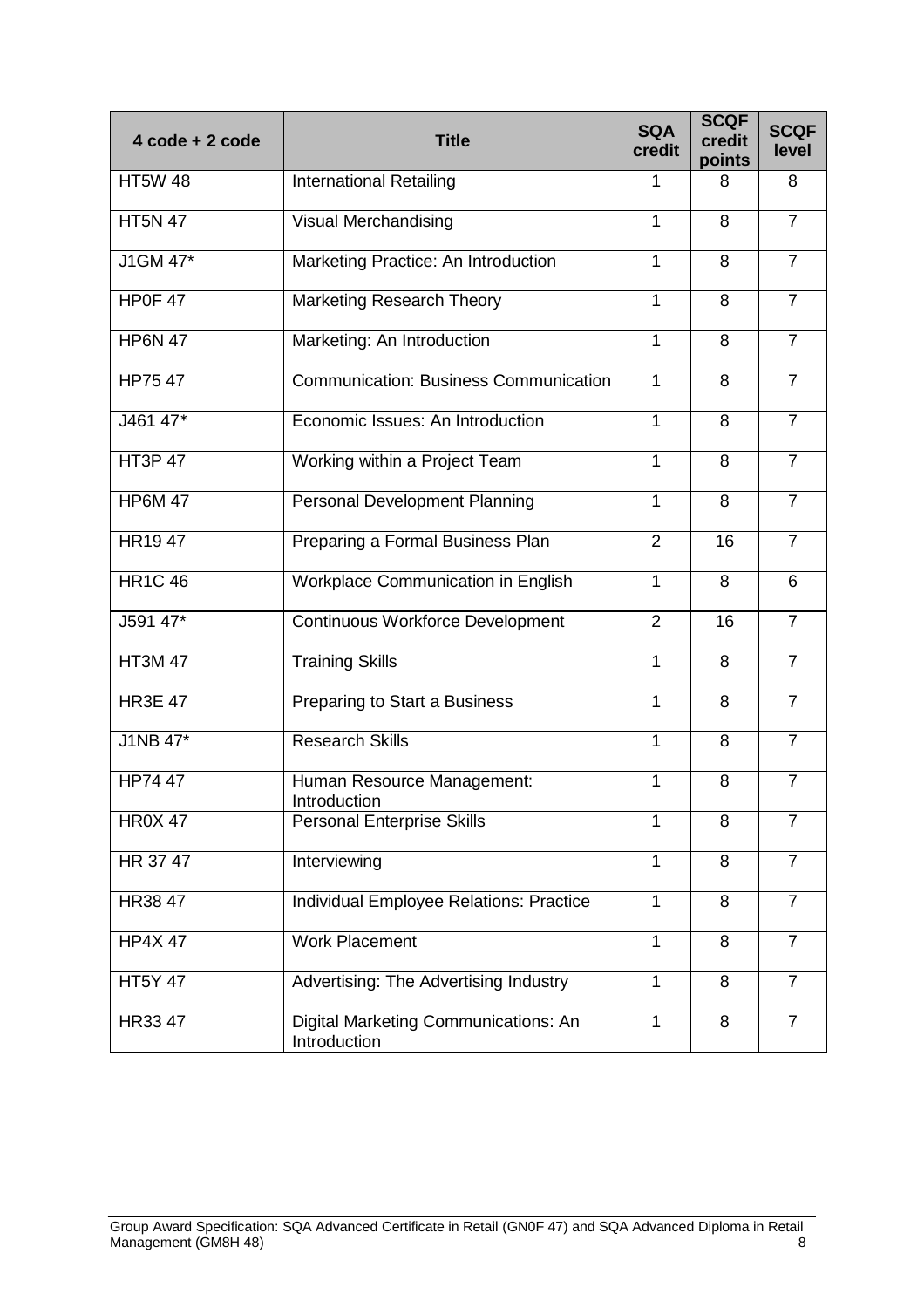| $4 \text{ code} + 2 \text{ code}$ | Title                                                   | <b>SQA</b><br>credit | <b>SCQF</b><br>credit<br>points | <b>SCQF</b><br>level |
|-----------------------------------|---------------------------------------------------------|----------------------|---------------------------------|----------------------|
| <b>HT5H 47</b>                    | Management: Developing Self<br><b>Management Skills</b> |                      | 8                               |                      |
| J1NG 47*                          | Managing and Working with People                        |                      | 16                              |                      |
| J461 47*                          | Economic Issues: An Introduction                        |                      | 8                               |                      |

**Learners must complete 30 SQA credits/240 SCQF credit points in total to achieve the SQA Advanced Diploma in Retail Management.**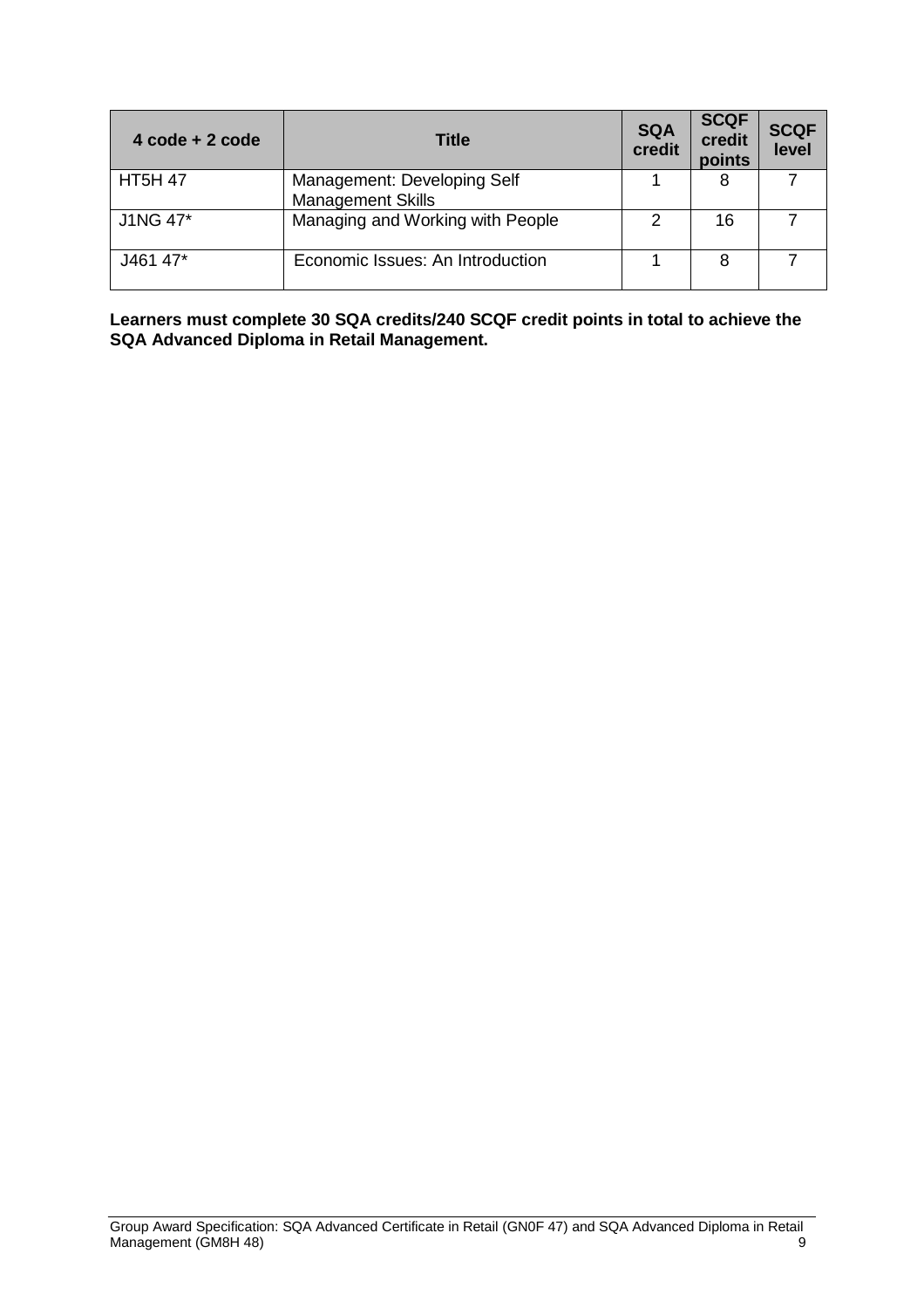# <span id="page-13-0"></span>**3 Aims of the qualifications**

The overall aim of the qualification is to provide an industry relevant qualification designed to provide learners with retail specific, professional and employability skills and attributes required to progress successfully in employment or education in the sector.

### <span id="page-13-1"></span>**3.1 General aims of the qualifications**

- 1 Develop learner's knowledge and skills in planning and analysis.
- 2 Develop problem solving skills.
- 3 Develop study and research skills.
- 4 Develop critical and evaluative thinking.
- 5 Develop communication skills and presentation techniques.
- 6 Develop ICT skills.
- 7 Develop personal effectiveness.
- 8 Provide opportunities for career planning.
- 9 Develop the ability to be flexible and to work co-operatively with others.

### <span id="page-13-2"></span>**3.2 Specific aims of the qualifications**

#### **SQA Advanced Certificate in Retail**

- 10 Prepare for employment in the retail industry in a supervisory/team leader/manager level post.
- 11 Develop skills and understanding of the retail customer experience.
- 12 Develop an understanding of the environment in which the retail sector operates.
- 13 Develop knowledge and understanding of the managing, controlling and presenting of stock.
- 14 Develop an understanding of the underpinning concepts of management and finance.
- 15 Develop an understanding of the technological advancements underpinning the retail sector.

#### **SQA Advanced Diploma in Retail Management will additionally**

- 16 Develop a sound understanding of the current and future trends in the environment in which the retail sector operates and their impact on organisations.
- 17 Develop an understanding of retail corporate image and store design.
- 18 Develop an understanding of consumer buying behavior.
- 19 Broaden and deepen knowledge, understanding and skills in key areas of management, human resources, finance and marketing.

#### **The SQA Advanced Diploma can be distinguished from the SQA Advanced Certificate in terms of the:**

- Likely entry point into an organisation.
- ◆ Speed of progression within an organisation.
- Level of entry into further qualifications.
- Development of underpinning knowledge of relevant SVQs.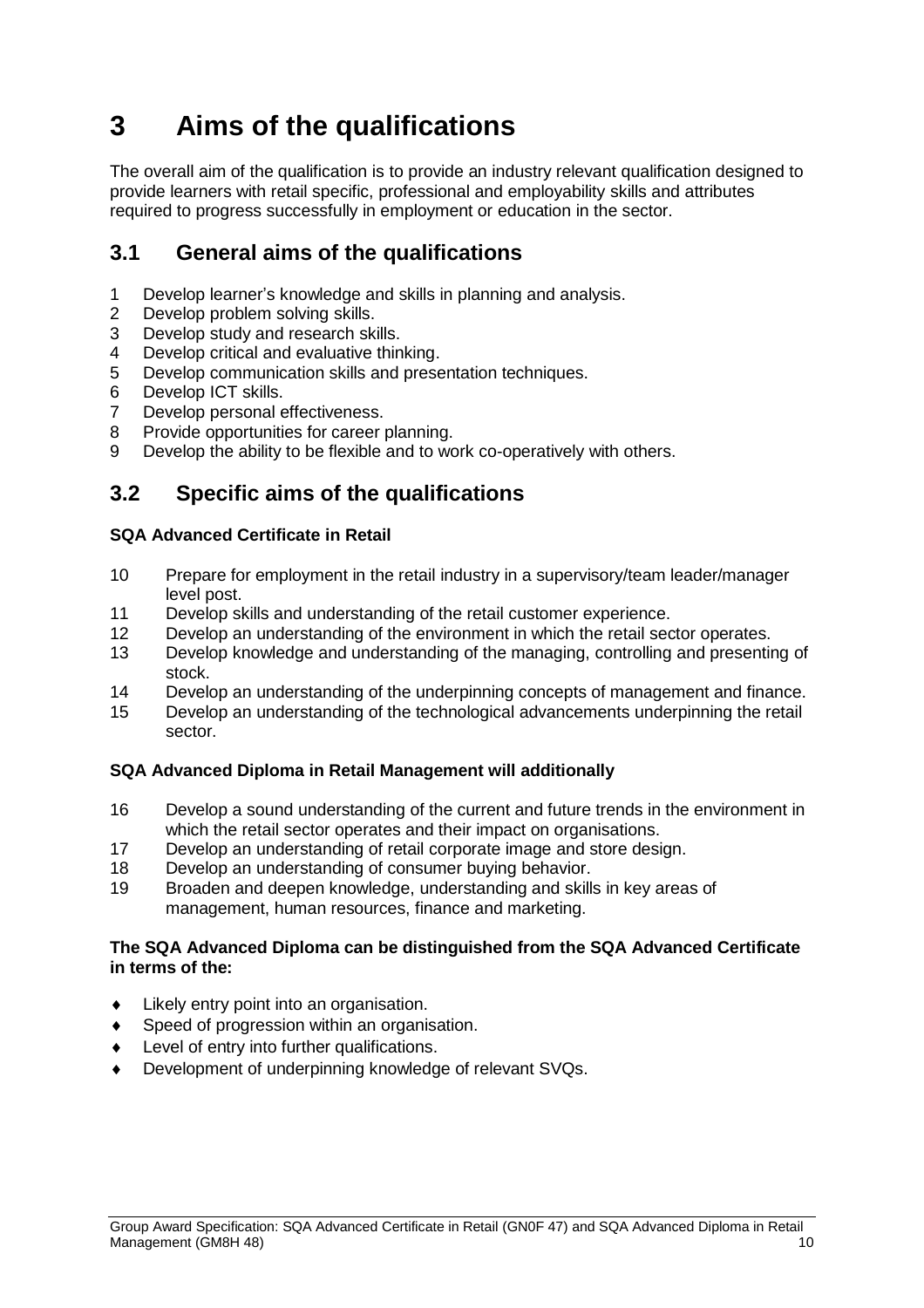### <span id="page-14-0"></span>**3.3 Target groups**

The awards are suitable for a wide range of learners including:

- School leavers
- ◆ Adult returners to education
- Learners in employment who wish to enhance their career prospects
- Learners who wish to start their own business and require a broad grounding in retail

### <span id="page-14-1"></span>**3.3 Graded units**

The purpose of the graded units in the qualifications is to assess the learner's ability to integrate and apply the knowledge and/or skills gained in the individual units in order to demonstrate that they have achieved the principal aims of the qualifications.

To achieve the SQA Advanced Certificate in Retail, learners are required to complete one single credit graded unit at SCQF level 7. To achieve the SQA Diploma in Retail Management, learners are required to complete one double credit graded unit at SCQF level 8, in addition to the graded unit at SCQF level 7.

A project-based graded unit will assess the application of knowledge and skills in the planning and evaluation of a given task, while an examination assesses theoretical knowledge and understanding under invigilated conditions.

Projects were chosen in preference to examinations for both the single credit SQA Advanced Certificate Graded Unit and the double credit SQA Diploma Graded Unit as it was felt that a project was more appropriate for testing learner's understanding of the award's principal aims, and also would better prepare the learners for employment or further study.

The single credit graded unit for the SQA Advanced Certificate will be assessed by means of a case study, which will be based on a realistic retail business model, therefore allowing learners the opportunity to display their knowledge and skills over as wide a range of units, as they feel appropriate to cover, but which must include a minimum of three of the mandatory units.

It will also allow them to develop transferable skills, such as planning, researching executing and evaluating the given task. An additional benefit of this method of assessment is that it does not place time restrictions on learners, who wish to develop their responses in greater depth.

At SQA Diploma level, one double credit graded unit was chosen, in preference to two single ones. This choice allows for greater continuity of study, and offers learners the challenge of researching, developing and evaluating an extended piece of work. It also eliminates any duplication of generic processes in planning and evaluation arising from completion of two single credit units.

As with the SQA Advanced Certificate Graded Unit case study, learners do not experience the time constraints associated with examinations, and can devote a greater amount of time developing their investigation topic and to integrate information from across a minimum of three units.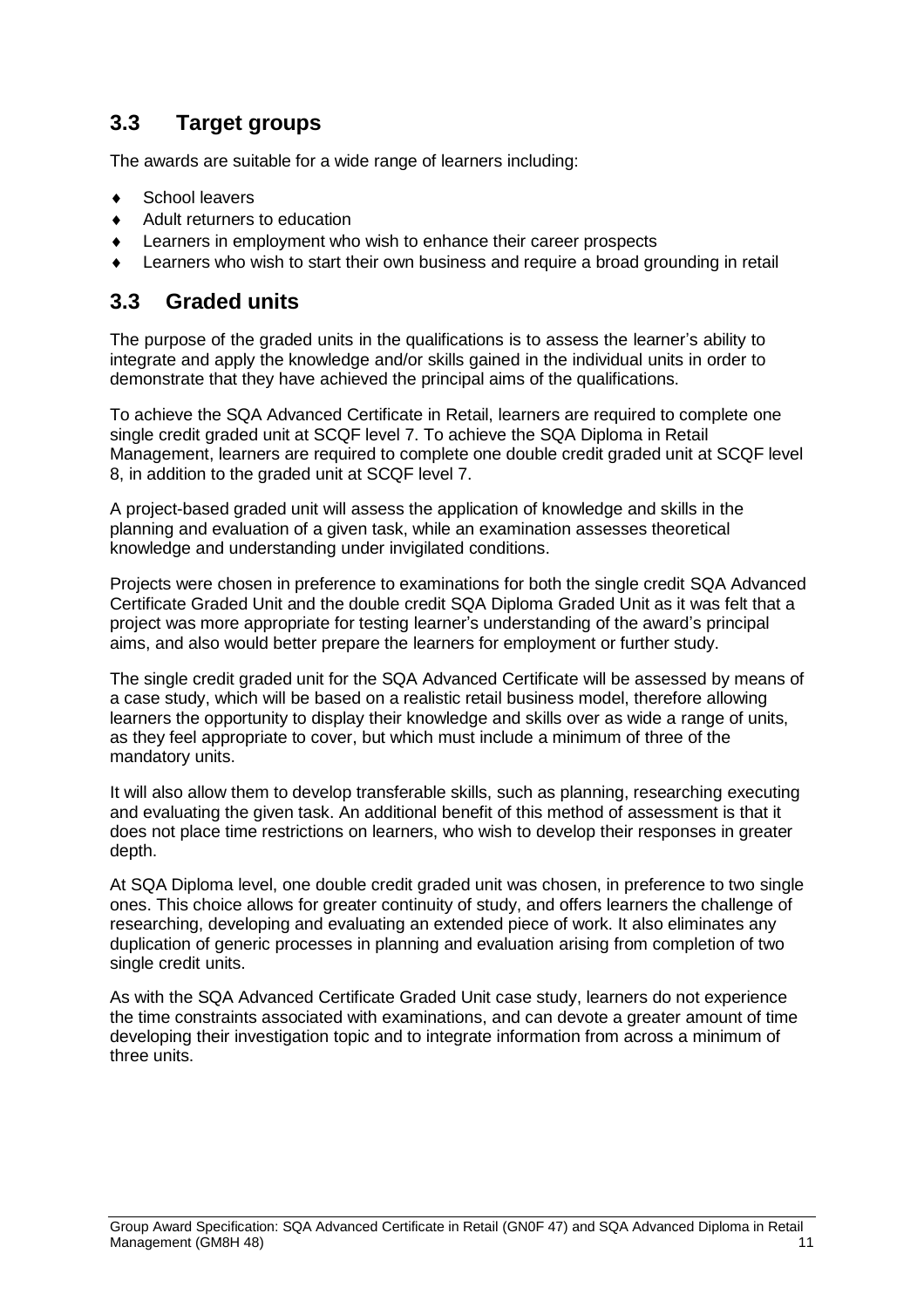# <span id="page-15-0"></span>**4 Recommended entry to the qualifications**

Entry to this qualification is at the discretion of the centre. The following information on prior knowledge, skills, experience or qualifications that provide suitable preparation for this qualification has been provided by the qualification design team as guidance only.

Learners would benefit from having attained the skills, knowledge and understanding required by one or more of the following or equivalent qualifications and/or experience:

- An NC in a related discipline
- At least one Higher level pass together with three National qualifications at SCQF level 5 or above
- An SVQ at SCQF 5 or above in a relevant area
- ◆ Relevant work experience
- For learners where English is not their first language it is recommended that they possess English for Speakers of other Languages (ESOL) level 5 or a score of 5.5 in IELTS

### <span id="page-15-1"></span>**4.1 Core Skills entry profile**

The Core Skill entry profile provides a summary of the associated assessment activities that exemplify why a particular level has been recommended for this qualification. The information should be used to identify if additional learning support needs to be put in place for learners whose Core Skills profile is below the recommended entry level or whether learners should be encouraged to do an alternative level or learning programme.

| <b>Core Skill</b>                                 | <b>Recommended</b><br><b>SCQF entry</b><br>profile | <b>Associated assessment activities</b>                                                        |
|---------------------------------------------------|----------------------------------------------------|------------------------------------------------------------------------------------------------|
| Communication                                     | 5                                                  | Report writing, presentation skills.                                                           |
| Numeracy                                          | 4                                                  | Income statements, statements of<br>cash flow.                                                 |
| Information and Communication<br>Technology (ICT) | 4                                                  | Use of blogs, wikis, use of Microsoft<br>applications.                                         |
| Problem Solving                                   | 4                                                  | Identify, explain and evaluate factors<br>in relation to the changing consumer<br>environment. |
| <b>Working with Others</b>                        | 4                                                  | Classroom activities, group research<br>activities, group presentations.                       |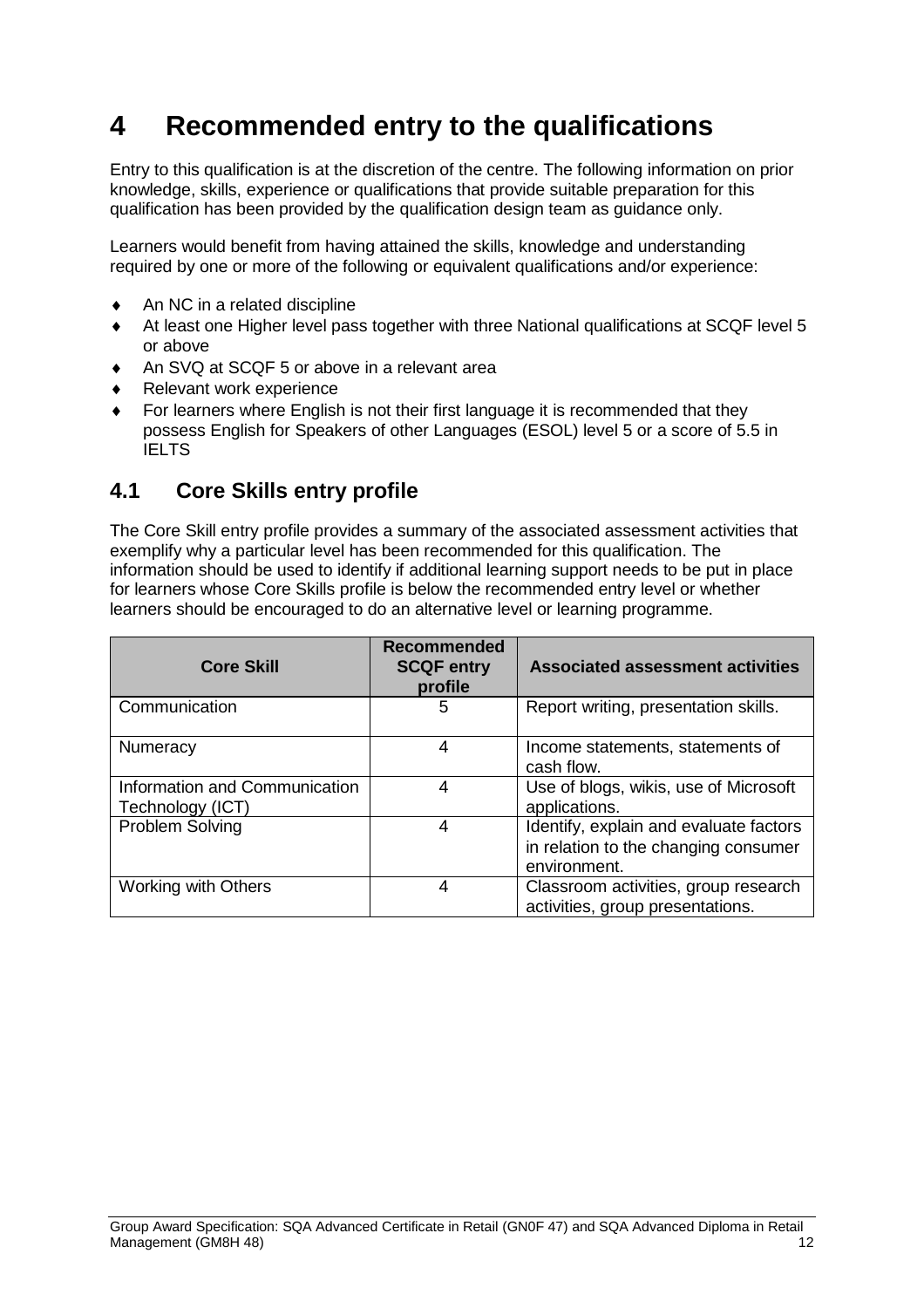# <span id="page-16-0"></span>**5 Additional benefits of the qualification in meeting employer needs**

This qualification was designed to meet a specific purpose and what follows are details on how that purpose has been met through mapping of the units to the aims of the qualification. Through meeting the aims, additional value has been achieved by linking the unit standards with those defined in related national occupational standards and/or trade/professional body requirements. In addition, significant opportunities exist for learners to develop the more generic skills, known as Core Skills through doing this qualification.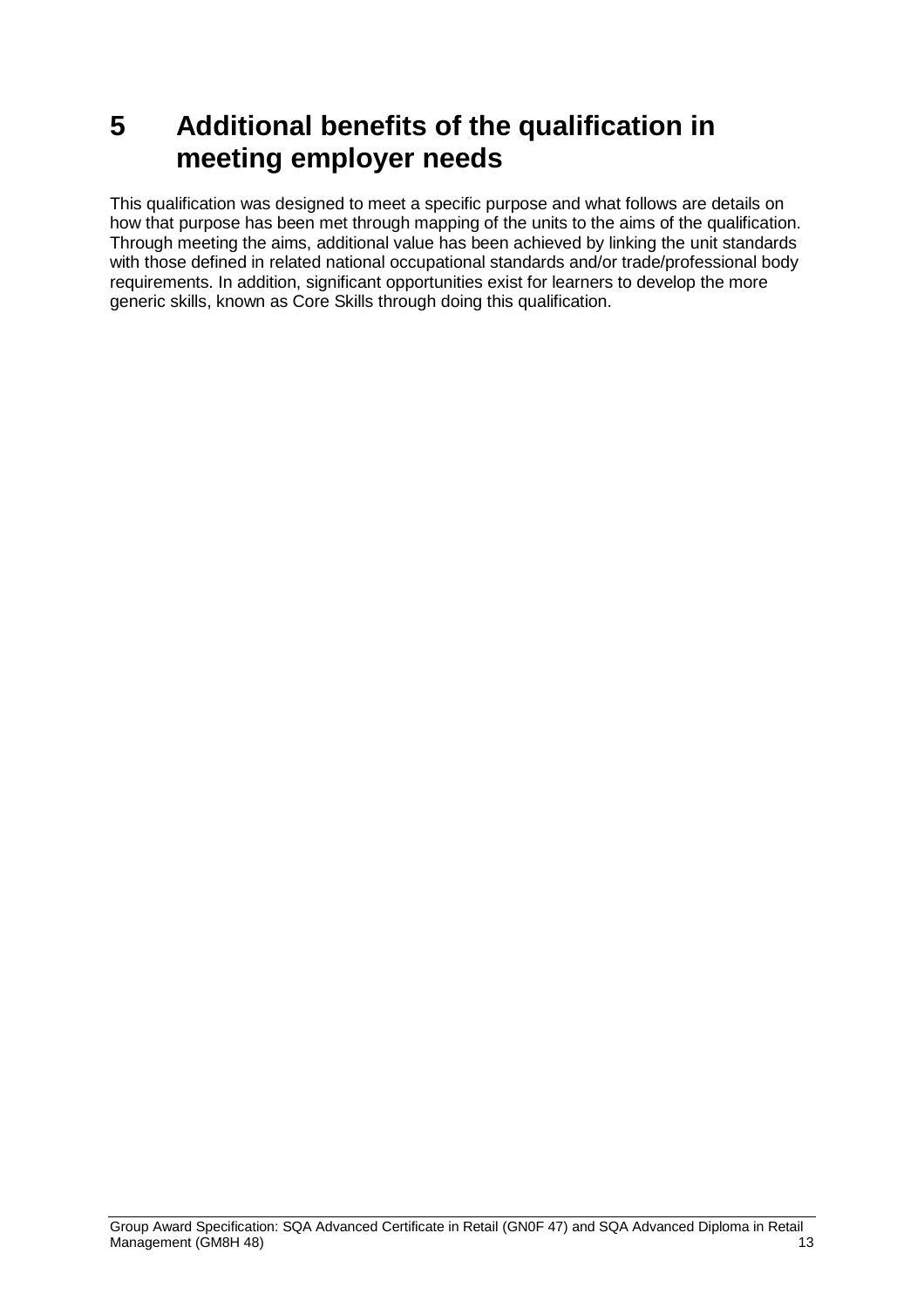## **5.1 Mapping of qualification aims to units**

<span id="page-17-0"></span>

| <b>Unit title</b>                                             | 1                       | $\mathbf 2$    | $\mathbf{3}$            | 4                       | 5                       | 6                       | $\overline{7}$          | 8              | 9              | 10             | 11             | 12                      | 13             | 14                      | 15             | 16                      | 17      | 18      | 19             |
|---------------------------------------------------------------|-------------------------|----------------|-------------------------|-------------------------|-------------------------|-------------------------|-------------------------|----------------|----------------|----------------|----------------|-------------------------|----------------|-------------------------|----------------|-------------------------|---------|---------|----------------|
| <b>Retail Environment</b>                                     | $\overline{\mathsf{x}}$ | X              | $\overline{\mathsf{x}}$ | $\overline{\mathsf{X}}$ | $\overline{\mathsf{x}}$ | $\overline{\mathsf{X}}$ | $\overline{\mathsf{x}}$ | $\overline{X}$ |                | X              |                | $\overline{\mathsf{X}}$ |                |                         | X              | X                       |         | $\sf X$ |                |
| <b>Stock Presentation</b>                                     | X                       | X              | $\sf X$                 | X                       | X                       | X                       | X                       | X              |                | X              | X              | X                       | X              |                         |                |                         | $\sf X$ |         |                |
| <b>Retail Operations</b>                                      | $\overline{\mathsf{X}}$ | $\overline{X}$ | $\overline{X}$          | $\overline{X}$          | $\overline{\mathsf{X}}$ | $\overline{X}$          | $\overline{X}$          | $\overline{X}$ | $\overline{X}$ | $\overline{X}$ |                | $\overline{X}$          | $\overline{X}$ | $\overline{\mathsf{X}}$ | $\overline{X}$ | $\overline{\mathsf{X}}$ |         |         | $\overline{X}$ |
| <b>Retail Law</b>                                             | X                       | X              | X                       | X                       | X                       |                         | X                       | X              |                | $\times$       |                | X                       |                |                         |                |                         |         |         |                |
| <b>Retail Customer</b><br>Experience                          | X                       | $\times$       | X                       | X                       | X                       |                         | $\times$                | X              |                | $\times$       | X              | X                       |                |                         |                |                         |         |         |                |
| <b>Financial Accounting</b><br>Statements: An<br>Introduction |                         | $\mathsf{X}$   |                         |                         |                         |                         | $\sf X$                 | $\sf X$        |                | $\sf X$        |                |                         |                | $\sf X$                 |                |                         |         |         |                |
| Organisations and<br>Management                               | $\overline{\mathsf{X}}$ | $\times$       | $\overline{X}$          | $\overline{\mathsf{X}}$ | $\overline{X}$          | $\overline{X}$          | $\overline{X}$          | $\overline{X}$ | $\overline{X}$ | $\times$       |                | $\overline{\mathsf{X}}$ |                | $\overline{\mathsf{x}}$ |                |                         |         |         |                |
| Retail: Graded Unit 1                                         | $\overline{\mathsf{x}}$ | $\overline{X}$ | $\overline{\mathsf{x}}$ | $\overline{X}$          | $\overline{X}$          | $\overline{X}$          | $\overline{\mathsf{x}}$ | $\overline{X}$ |                | $\overline{X}$ | $\overline{X}$ | $\overline{\mathsf{X}}$ | $\overline{X}$ | $\overline{X}$          | $\overline{X}$ |                         |         |         |                |
| Marketing Practice: An<br>Introduction                        |                         |                | X                       |                         |                         |                         |                         |                | X              |                |                |                         |                |                         |                |                         |         |         | X              |
| <b>Consumer Behaviour</b><br>and the Marketing<br>Process     |                         |                | X                       |                         |                         |                         | X                       |                |                | X              |                |                         |                |                         |                |                         |         | $\sf X$ | X              |
| <b>Using Financial</b><br><b>Accounting Statements</b>        |                         | $\overline{X}$ |                         |                         |                         |                         | X                       | X              |                |                |                |                         |                | $\overline{X}$          |                |                         |         |         | $\overline{X}$ |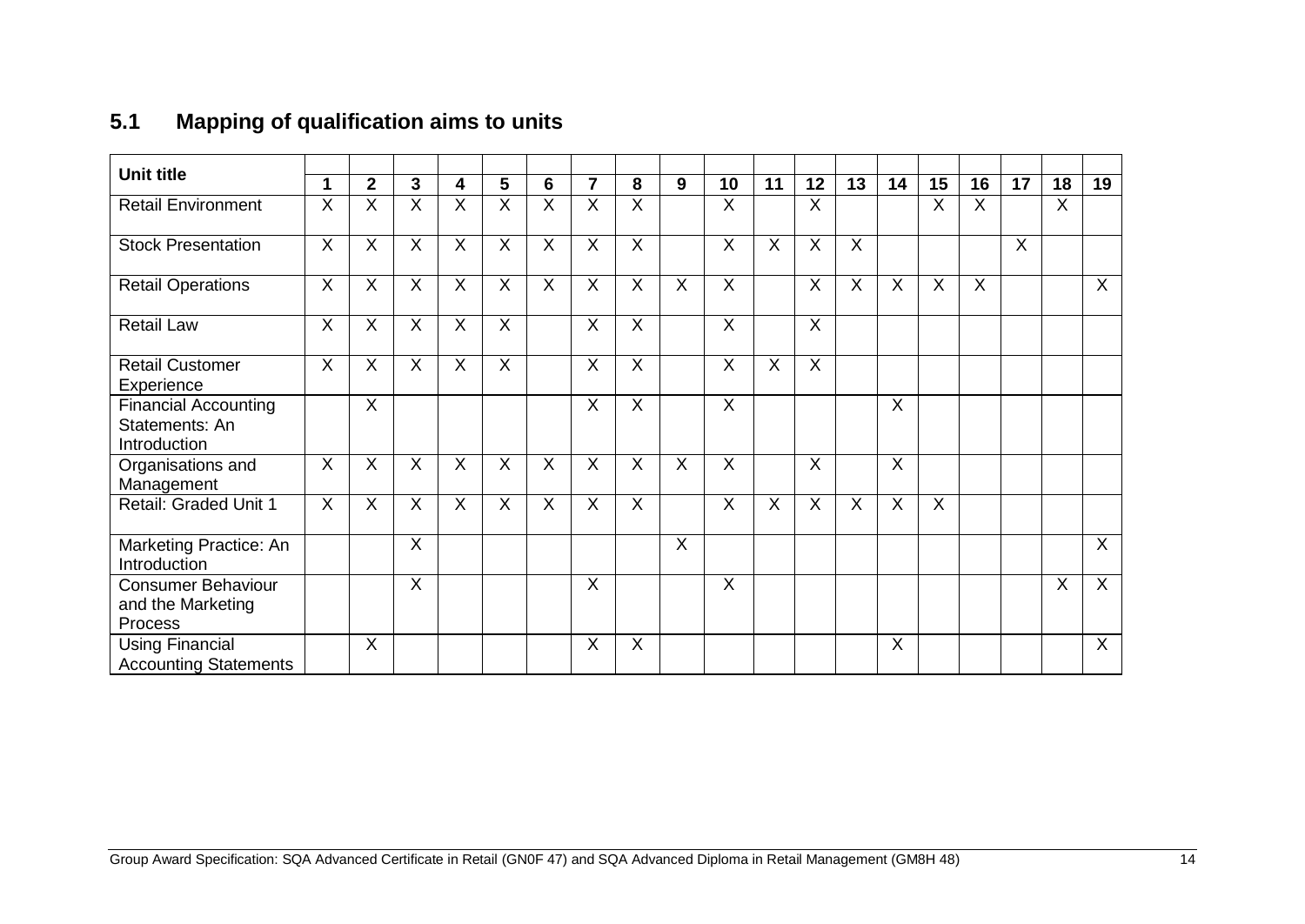| <b>Unit title</b>                          |                         |                |                         |                         |                         |                         |                         |          |          |                |                         |                |                         |                         |                         |                         |         |         |         |
|--------------------------------------------|-------------------------|----------------|-------------------------|-------------------------|-------------------------|-------------------------|-------------------------|----------|----------|----------------|-------------------------|----------------|-------------------------|-------------------------|-------------------------|-------------------------|---------|---------|---------|
|                                            |                         | $\overline{2}$ | $\mathbf{3}$            | 4                       | 5                       | 6                       | 7                       | 8        | 9        | 10             | 11                      | 12             | 13                      | 14                      | 15                      | 16                      | 17      | 18      | 19      |
| <b>Contemporary Issues</b><br>in Retailing | X                       | X              | X                       | X                       | X                       | X                       | X                       | X        |          | X              | X                       | X              |                         |                         | X                       | X                       |         |         |         |
| <b>Managing People</b>                     |                         |                |                         |                         |                         |                         |                         |          |          | X              |                         |                |                         |                         |                         |                         |         |         | $\sf X$ |
| Retail Corporate Image                     | $\mathsf{X}$            | X              | $\overline{\mathsf{X}}$ | X                       |                         | $\times$                | $\sf X$                 | X        |          | $\sf X$        |                         | $\overline{X}$ |                         |                         | X                       | $\overline{\mathsf{x}}$ | $\sf X$ |         |         |
| Store Design                               | X                       | X              | X                       | X                       | X                       | $\times$                |                         | $\times$ |          | X              | X                       |                | X                       |                         |                         | X                       |         |         |         |
| Retail Management:<br><b>Graded Unit 2</b> | $\mathsf{X}$            | X              | X                       | $\times$                | X                       | $\times$                | X                       | X        | X        | X              | X                       | $\overline{X}$ | X                       | X                       | X                       | X                       | X       | X       | $\sf X$ |
| <b>International Retailing</b>             | $\mathsf{X}$            | $\sf X$        | $\overline{X}$          | $\overline{\mathsf{x}}$ |                         | $\times$                | $\times$                | X        |          | $\sf X$        | $\overline{\mathsf{x}}$ |                | $\overline{\mathsf{x}}$ | $\overline{\mathsf{x}}$ | $\overline{\mathsf{x}}$ | X                       |         | $\sf X$ |         |
| Managing an Event                          | X                       | X              | X                       | $\times$                | X                       |                         | $\sf X$                 |          | $\times$ | X              |                         |                |                         |                         |                         |                         |         |         |         |
| Principles of Retail<br><b>Buying</b>      | $\mathsf{X}$            | X              | $\sf X$                 | X                       | X                       |                         | $\sf X$                 | X        |          | $\sf X$        |                         |                | X                       |                         |                         |                         |         | X       |         |
| <b>Fashion Merchandising</b>               | X                       | X              | X                       | X                       | X                       | X                       | X                       | X        |          | $\sf X$        |                         |                |                         |                         |                         |                         |         |         |         |
| <b>International Retailing</b>             | $\overline{\mathsf{x}}$ | $\overline{X}$ | $\overline{\mathsf{X}}$ | $\overline{\mathsf{x}}$ | $\overline{\mathsf{x}}$ | $\overline{\mathsf{x}}$ | $\overline{\mathsf{x}}$ | X        |          | $\overline{X}$ |                         |                |                         |                         |                         |                         |         |         |         |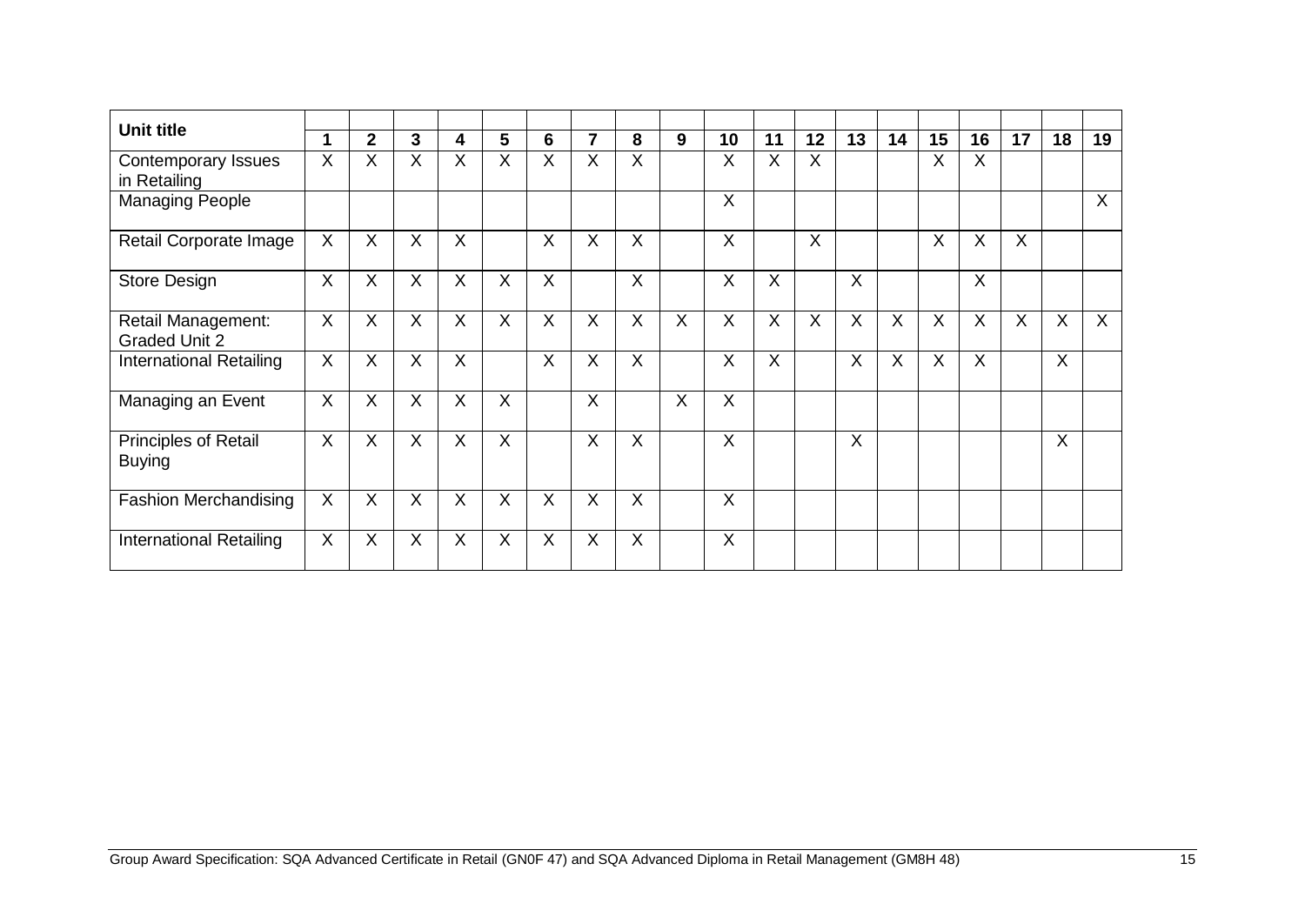### **5.2 Mapping of National Occupational Standards (NOS)**

There is currently a full suite of occupational standards for the retail sector. The table below identifies where the HN units provide a broad underpinning to relevant NOS units.

<span id="page-19-0"></span>

| Unit title                        | <b>National Occupational Standard</b>                                                     |
|-----------------------------------|-------------------------------------------------------------------------------------------|
| <b>Stock Presentation</b>         | C202 - Set up and dismantle retail displays                                               |
|                                   | C230 - Interpret design briefs for retail displays                                        |
|                                   | C003 – Develop quality standards for stock on display                                     |
|                                   | C002 - Create designs and displays for retail outlets                                     |
| <b>Retail Operations</b>          | C269 - Cash up in a retail store                                                          |
|                                   | B102 - Check stock levels in a retail environment                                         |
|                                   | E105 – Work well as part of a retail team                                                 |
|                                   | E101 – Identify and report security risks                                                 |
|                                   | E302 - Recommend ways of improving retail operations                                      |
| <b>Retail Customer Experience</b> | D004 - Resolve customer complaints within your retail business                            |
|                                   | C223 – Check the customer's preferences and buying decisions when making retail sales     |
|                                   | C206 - Know how to identify opportunities to increase retail sales of particular products |
|                                   | C208 - Know how to provide information and advice to meet the needs of retail customers   |
|                                   | C209 - Help retail customers sort out complaints                                          |
|                                   | E208 - Work effectively in your retail team                                               |
| Organisations and Management      | E338 - Help to manage a retail team                                                       |
| <b>Consumer Behaviour and the</b> | C312 - Market your service to potential retail clients                                    |
| <b>Marketing Process</b>          | A003 - Develop the brand image of your retail business                                    |
| <b>Recruitment Selection and</b>  | E338 - Help to manage a retail team                                                       |
| Induction                         |                                                                                           |
| Retail Corporate Image            | C312 - Market your service to potential retail clients                                    |
|                                   | A003 - Develop the brand image of your retail business                                    |
|                                   | B401 – Contribute to the decision making processes within retail buying and merchandising |
| <b>Store Design</b>               | C230 - Interpret design briefs for retail displays                                        |
|                                   | C002 – Create designs and displays for retail outlets                                     |
|                                   | C312 - Market your service to potential retail clients                                    |
|                                   | E301 – Identify opportunities for solving problems and improving retail operations        |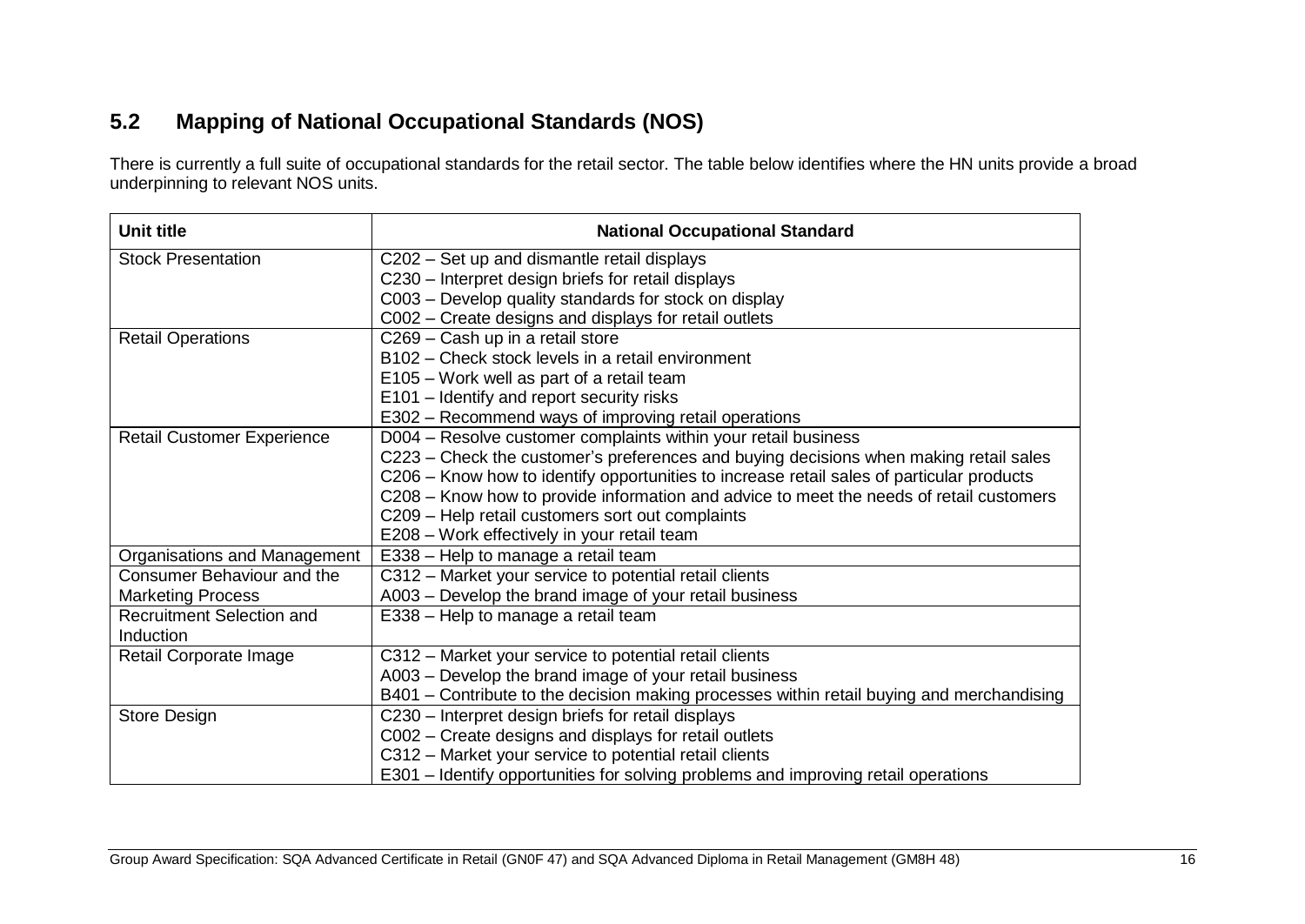### **5.3 Mapping of Core Skills development opportunities across the qualifications**

The table below summarises how the five Core Skills can be covered across the units in the SQA Advanced Certificate/SQA Diploma.

E = Embedded within the unit, which means learners who achieve the unit will automatically have their Core Skills profile updated on their certificate

S = Signposted, which means learners will be developing aspects of Core Skills through teaching and learning approaches but not enough to attract automatic certification

<span id="page-20-0"></span>

|                                                            |                   | Communication     |             | Numeracy     |                                 | <b>ICT</b>               |                                       |                   | <b>Problem Solving</b>           |                             | <b>Working with Others</b>               |                                           |
|------------------------------------------------------------|-------------------|-------------------|-------------|--------------|---------------------------------|--------------------------|---------------------------------------|-------------------|----------------------------------|-----------------------------|------------------------------------------|-------------------------------------------|
| <b>Unit title</b>                                          | Written (Reading) | Written (Writing) | <b>Oral</b> | Using Number | Using Graphica I<br>Information | Accessing<br>Information | ting<br>Providing/Crea<br>Information | Critical Thinking | and<br>Planning an<br>Organising | Reviewing and<br>Evaluating | Working<br>Co-operatively<br>with Others | Reviewing<br>Co-operative<br>Contribution |
| <b>Retail Environment</b>                                  | S                 | S                 |             |              |                                 | S                        | S                                     | S                 | S                                | S                           |                                          |                                           |
| <b>Stock Presentation</b>                                  | S                 | S                 | S           |              |                                 | S                        | S                                     | S                 | S                                | S                           |                                          |                                           |
| <b>Retail Operations</b>                                   | S                 | S                 |             | S            |                                 | S                        | S                                     | S                 | S                                | S                           |                                          |                                           |
| <b>Retail Law</b>                                          |                   | S                 | S           |              |                                 |                          |                                       | S                 |                                  |                             |                                          |                                           |
| <b>Financial Accounting</b><br>Statements: An Introduction |                   | S                 |             | S            |                                 |                          |                                       |                   |                                  |                             |                                          |                                           |
| Organisations and<br>Management                            | S                 | S                 |             |              |                                 |                          |                                       | S                 |                                  |                             |                                          |                                           |
| Retail: Graded Unit 1                                      | S                 | S                 |             |              |                                 | S                        | S                                     | E <sub>6</sub>    | E <sub>6</sub>                   | E <sub>6</sub>              |                                          |                                           |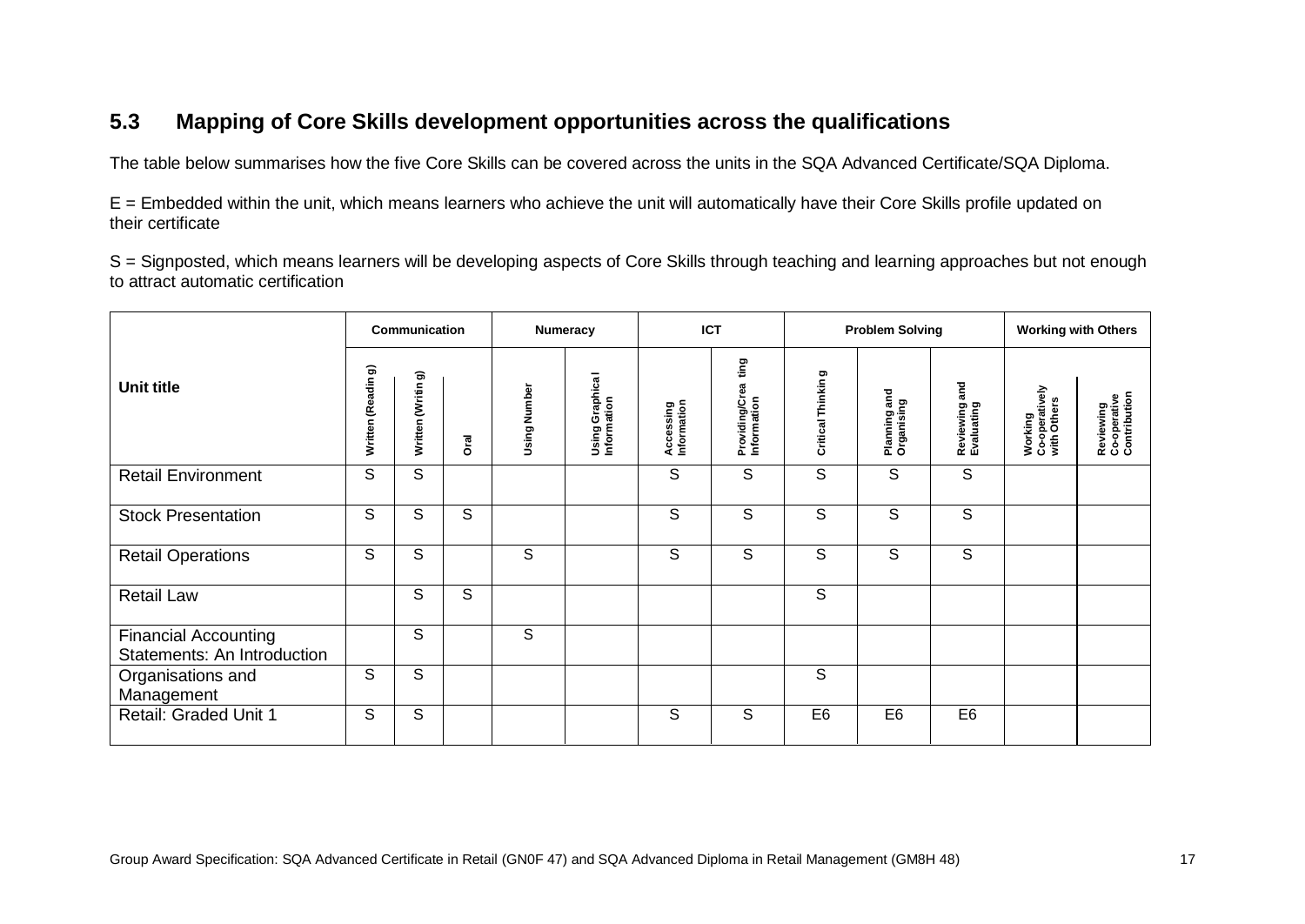|                                                        |                   | Communication     |      |                | <b>Numeracy</b>                | <b>ICT</b>               |                                       |                         | <b>Problem Solving</b>     |                             |                                                  | <b>Working with Others</b>                |
|--------------------------------------------------------|-------------------|-------------------|------|----------------|--------------------------------|--------------------------|---------------------------------------|-------------------------|----------------------------|-----------------------------|--------------------------------------------------|-------------------------------------------|
| Unit title                                             | Written (Reading) | Written (Writing) | Dral | Using Number   | Using Graphical<br>Information | Accessing<br>Information | ting<br>Providing/Crea<br>Information | Critical Thinking       | Planning and<br>Organising | Reviewing and<br>Evaluating | <b>Working<br/>Co-operatively</b><br>with Others | Reviewing<br>Co-operative<br>Contribution |
| <b>Using Financial Accounting</b><br><b>Statements</b> |                   | S                 |      | $\overline{s}$ |                                |                          |                                       |                         |                            |                             |                                                  |                                           |
| Recruitment Selection and<br>Induction                 | S                 | S                 | S    |                |                                | S                        |                                       |                         |                            |                             | S                                                |                                           |
| Contemporary Issues in<br>Retailing                    | S                 | S                 | S    | S              |                                | S                        | S                                     | S                       | S                          | S                           |                                                  |                                           |
| <b>Managing People</b>                                 | S                 | $\overline{s}$    |      |                |                                |                          |                                       | $\overline{\mathsf{s}}$ | $\overline{\mathsf{s}}$    | $\overline{\mathsf{s}}$     | S                                                | $\overline{s}$                            |
| Retail Corporate Image                                 | S                 | $\overline{s}$    |      |                |                                | S                        | S                                     | S                       | S                          | S                           |                                                  |                                           |
| Store Design                                           | S                 | $\overline{s}$    |      |                |                                | $\overline{s}$           | S                                     | $\overline{s}$          | S                          | $\overline{s}$              |                                                  |                                           |
| Retail Management:<br><b>Graded Unit 2</b>             | S                 | S                 | S    | S              | S                              | S                        | S                                     | E <sub>6</sub>          | E <sub>6</sub>             | E <sub>6</sub>              | S                                                | S                                         |
| Managing an Event                                      | S                 | S                 |      |                |                                |                          |                                       | E <sub>6</sub>          | E <sub>6</sub>             | E <sub>6</sub>              | E <sub>6</sub>                                   | E6                                        |
| Working within a Project<br>Team                       |                   |                   |      |                |                                |                          |                                       |                         |                            |                             | E <sub>6</sub>                                   | E <sub>6</sub>                            |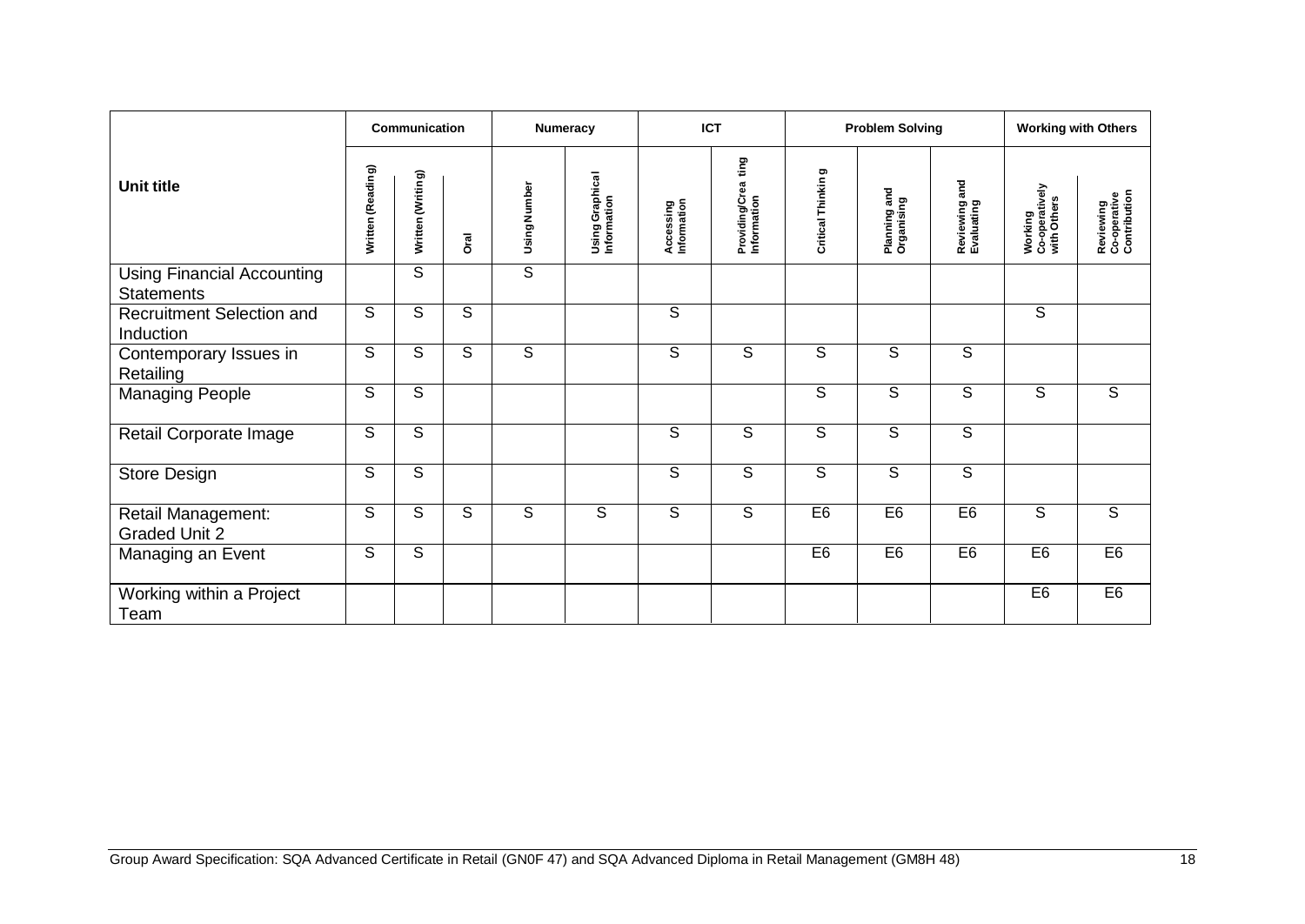## **5.4 Assessment strategy for the qualifications**

- The recommended assessment method(s) for each unit, bearing in mind that there may be more than one assessment in a unit.
- The conditions in which the evidence must be produced, eg open/closed book, length of time for assessment (if appropriate).

<span id="page-22-0"></span>

| <b>Unit</b>                                                | <b>Assessment</b>                                      |                                                                          |                                                                          |                                                        |                  |  |  |  |
|------------------------------------------------------------|--------------------------------------------------------|--------------------------------------------------------------------------|--------------------------------------------------------------------------|--------------------------------------------------------|------------------|--|--|--|
|                                                            | <b>Outcome 1</b>                                       | <b>Outcome 2</b>                                                         | <b>Outcome 3</b>                                                         | <b>Outcome 4</b>                                       | <b>Outcome 5</b> |  |  |  |
| <b>Retail Environment</b>                                  | Report                                                 |                                                                          |                                                                          |                                                        |                  |  |  |  |
| <b>Stock Presentation</b>                                  | Report                                                 |                                                                          |                                                                          |                                                        |                  |  |  |  |
| <b>Retail Operations</b>                                   | Report                                                 |                                                                          |                                                                          |                                                        |                  |  |  |  |
| <b>Retail Law</b>                                          | Short answer<br>restricted response<br>questions.      | Short answer<br>restricted response<br>questions.                        | Short answer<br>restricted response<br>questions.                        |                                                        |                  |  |  |  |
| <b>Retail Customer Experience</b>                          | Case<br>study/restricted<br>response<br>questions.     | Case<br>study/restricted<br>response<br>questions/practical<br>activity. | Case<br>study/restricted<br>response<br>questions/practical<br>activity. |                                                        |                  |  |  |  |
| <b>Financial Accounting Statements:</b><br>An Introduction | Case study                                             |                                                                          |                                                                          |                                                        |                  |  |  |  |
| Organisations and Management                               | Case study                                             |                                                                          |                                                                          |                                                        |                  |  |  |  |
| <b>Managing People</b>                                     | Investigation or<br>case study across<br>all outcomes. | Investigation or<br>case study across<br>all outcomes.                   | Investigation or<br>case study across<br>all outcomes.                   | Investigation or<br>case study across<br>all outcomes. |                  |  |  |  |
| Retail Management: Graded<br>Unit 1                        | Project                                                |                                                                          |                                                                          |                                                        |                  |  |  |  |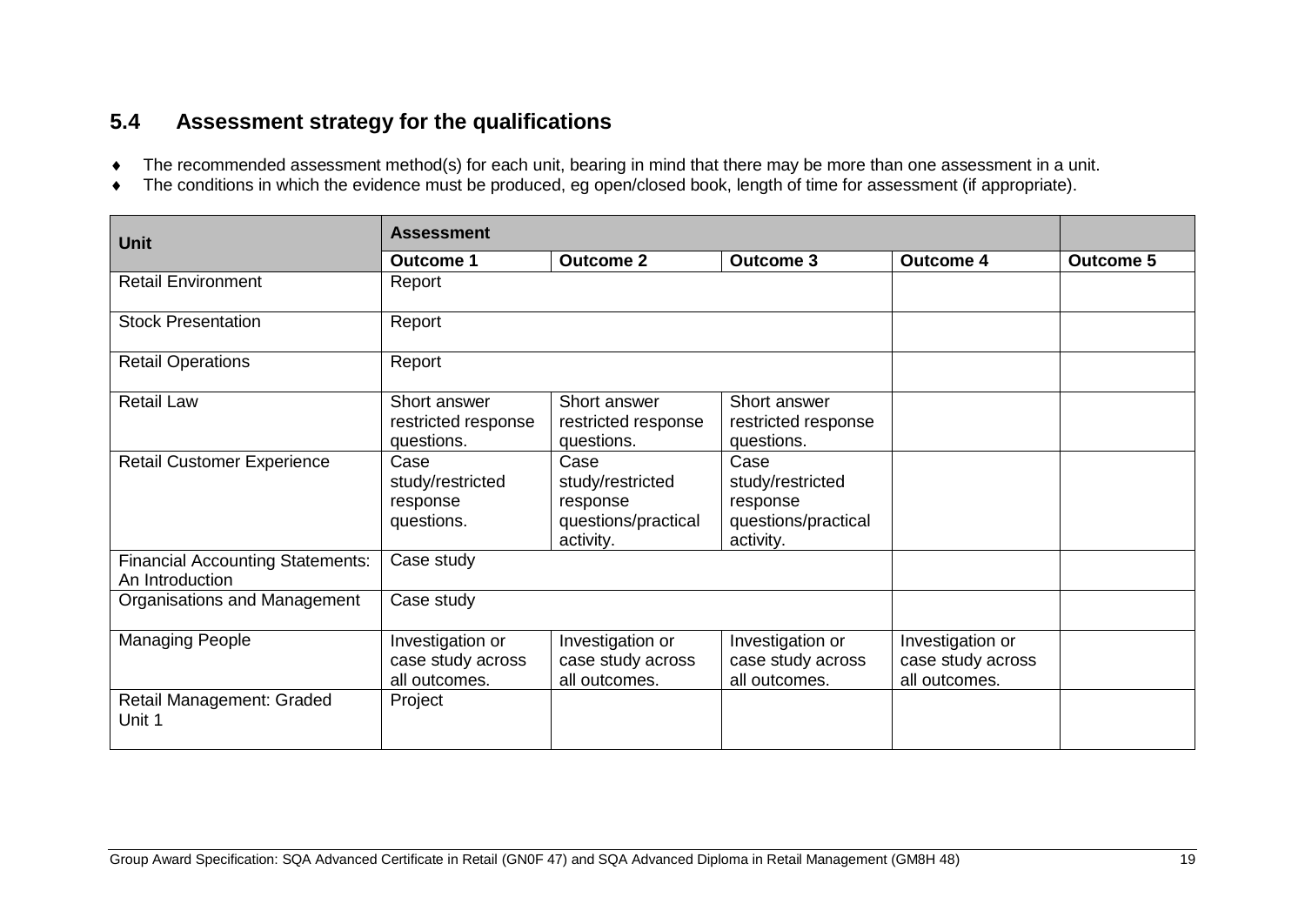| <b>Unit</b>                       | <b>Assessment</b>                      |                                                           |                     |                     |                  |
|-----------------------------------|----------------------------------------|-----------------------------------------------------------|---------------------|---------------------|------------------|
|                                   | <b>Outcome 1</b>                       | <b>Outcome 2</b>                                          | <b>Outcome 3</b>    | <b>Outcome 4</b>    | <b>Outcome 5</b> |
| Marketing Practice: An            | Case study. The                        | Case study. The                                           | Case study. The     | Case study. The     |                  |
| Introduction                      | assessment will be                     | assessment will be                                        | assessment will be  | assessment will be  |                  |
|                                   | completed under                        | completed under                                           | completed under     | completed under     |                  |
|                                   | open-book                              | open-book                                                 | open-book           | open-book           |                  |
|                                   | conditions,                            | conditions,                                               | conditions,         | conditions,         |                  |
|                                   | supervised within                      | supervised within                                         | supervised within   | supervised within   |                  |
|                                   | the classroom                          | the classroom                                             | the classroom       | the classroom       |                  |
|                                   | environment.                           | environment.                                              | environment.        | environment.        |                  |
| Consumer Behaviour and the        | Case study                             | Case study                                                |                     |                     |                  |
| <b>Marketing Process</b>          |                                        |                                                           |                     |                     |                  |
|                                   |                                        |                                                           |                     |                     |                  |
| <b>Using Financial Accounting</b> |                                        | The assessment for Outcomes 1, 2 and 3 could be based     |                     |                     |                  |
| <b>Statements</b>                 |                                        | around one case study, not necessarily given as a single  |                     |                     |                  |
|                                   | assessment event.                      |                                                           |                     |                     |                  |
| <b>Recruitment Selection and</b>  | Outcomes 1 and 2 could be assessed by  |                                                           | Assessment for      |                     |                  |
| Induction                         | a holistic assessment; this could be a |                                                           | Outcome 3 could     |                     |                  |
|                                   | portfolio/report or preparing for and  |                                                           | be carried through  |                     |                  |
|                                   | conducting a selection interview.      |                                                           | a set of questions. |                     |                  |
| Contemporary Issues in Retailing  | Outcome 1 and 2 could be assessed by   |                                                           | Outcome 3 could     | Outcome 4 could     |                  |
|                                   |                                        | an open book assessment of 1,000 words                    | be assessed by a    | be assessed by a    |                  |
|                                   | on a retailer of their choice          |                                                           | portfolio of        | short presentation. |                  |
|                                   |                                        |                                                           | evidence.           |                     |                  |
| Retail Corporate Image            |                                        | Market research report of approximately 2,000-2,500 words |                     |                     |                  |
|                                   |                                        | covering all unit outcomes The assessment will not be     |                     |                     |                  |
|                                   | conducted under supervision.           |                                                           |                     |                     |                  |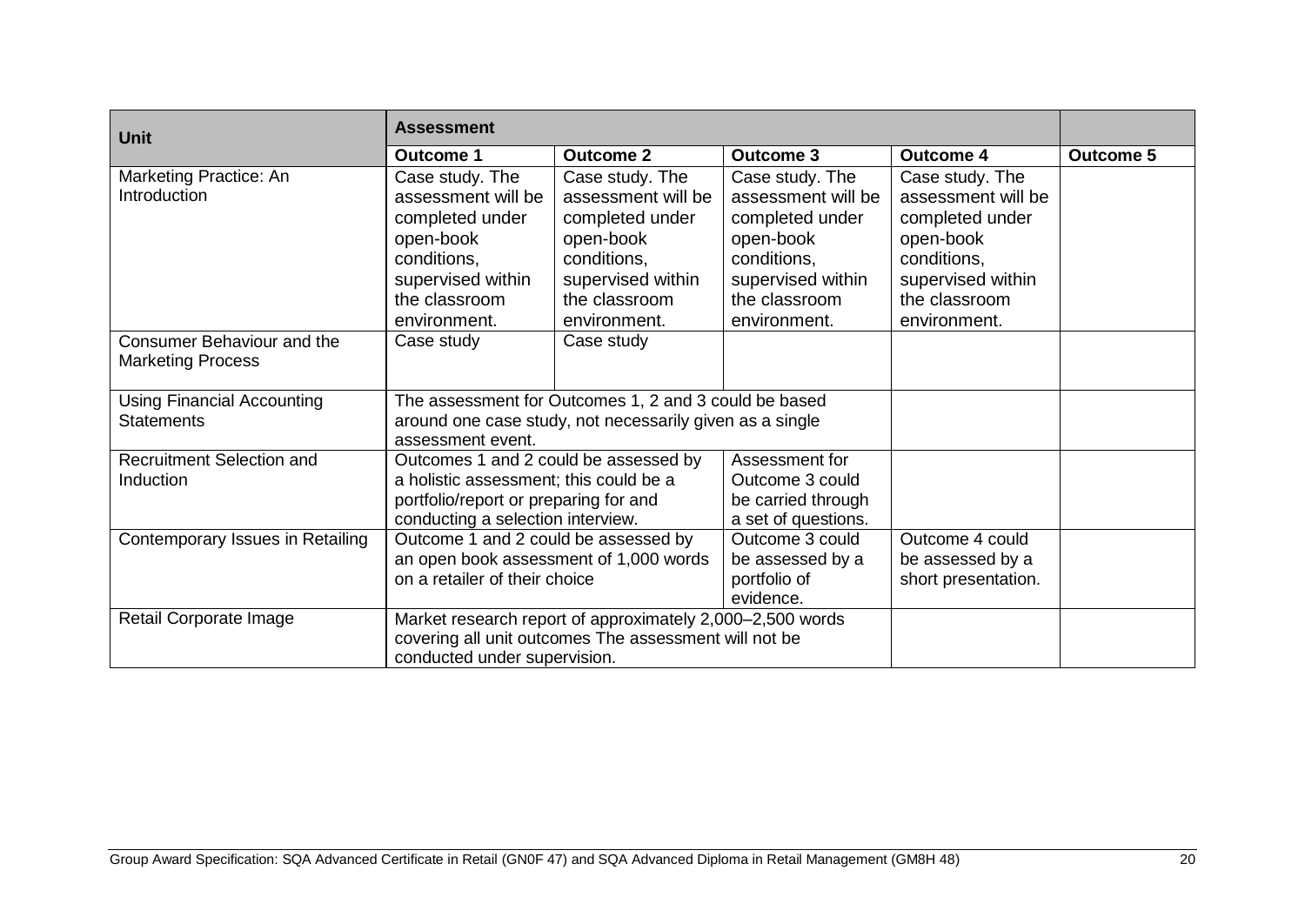| <b>Unit</b>                         | <b>Assessment</b> |                                                             |                  |                                                                                                                                                                      |                                                          |
|-------------------------------------|-------------------|-------------------------------------------------------------|------------------|----------------------------------------------------------------------------------------------------------------------------------------------------------------------|----------------------------------------------------------|
|                                     | <b>Outcome 1</b>  | <b>Outcome 2</b>                                            | <b>Outcome 3</b> | <b>Outcome 4</b>                                                                                                                                                     | <b>Outcome 5</b>                                         |
| Store Design                        | 1, $2$ and $3$    | Report of approximately 2,000–2,500 words covering Outcomes |                  | Outcome 4 could<br>be assessed by two<br>pieces of work.<br>The first could take<br>the form of a case<br>study, and the<br>second could be a<br>practical exercise. | Outcome 5<br>could take the<br>form of an<br>assignment. |
| Retail Management: Graded<br>Unit 2 | Project           |                                                             |                  |                                                                                                                                                                      |                                                          |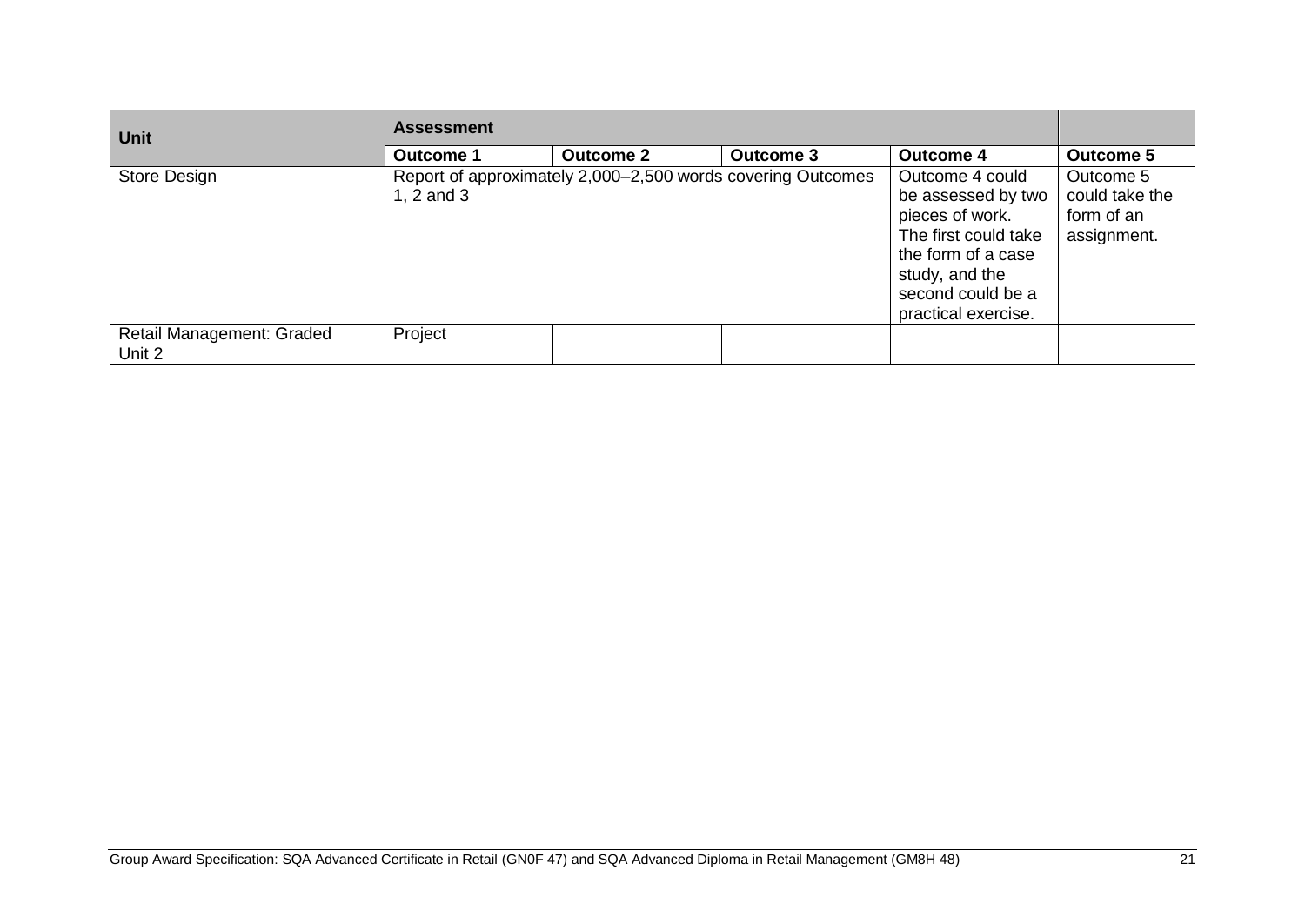## <span id="page-25-0"></span>**6 Guidance on approaches to delivery and assessment**

The SQA Advanced Certificate in Retail and SQA Diploma in Retail Management are designed for learners who want to enter into positions in the retail industry at an operational, supervisory or managerial level. The awards place a heavy focus on developing learners' practical skills and their ability to apply their knowledge to the relevant environment. The awards have been developed to ensure that there is a balance of both theoretical and practical units within the frameworks. The theory will underpin the knowledge required to cope with the practical elements.

The application of practical, managerial and theoretical skills underpins the philosophy of the awards and is central to their delivery.

It is recommended that all units should be delivered in the context of the awards. Learners should be given the opportunity to apply knowledge gained in realistic and practical settings. The awards also aim to prepare learners for progression to a range of programmes of study either in higher education or workplace qualifications including SVQ routes. The awards are designed to facilitate articulation routes to a number of universities.

### <span id="page-25-1"></span>**6.1 Sequencing/integration of units**

The structure of the qualifications allows for a high degree of flexibility in the delivery mode. The awards could be offered on full-time, block-release, day release or evening modes. A distance learning delivery mode is possible providing adequate materials, tutorial support and assessment facilities exist. Combination of delivery modes is also a possibility. Such combined modes of study may enable learners to complete the awards within a shorter time period.

There are many opportunities for integrative delivery of units within each of the awards. Teaching and learning for the following units could be integrated:

- ◆ Stock Presentation/Store Design
- Retail Corporate Image/Retail Customer Experience
- Store Design/Retail Corporate Image
- Visual Merchandising/Stock Presentation

Graded units provide the opportunity for integration of knowledge and skills across the units in the award.

Support notes in each of the unit specifications identify specific opportunities for integration with other units.

Centres will define which order units are undertaken based on learner recruitment patterns, mode of delivery, resource issues and logical progression dictated by topic and unit content. Provided that adequate material and tutorial expertise existed these awards could be delivered by open/distance learning as well as on an online basis. Centre devised supervision agreements should detail controlled conditions to ensure authenticity of evidence.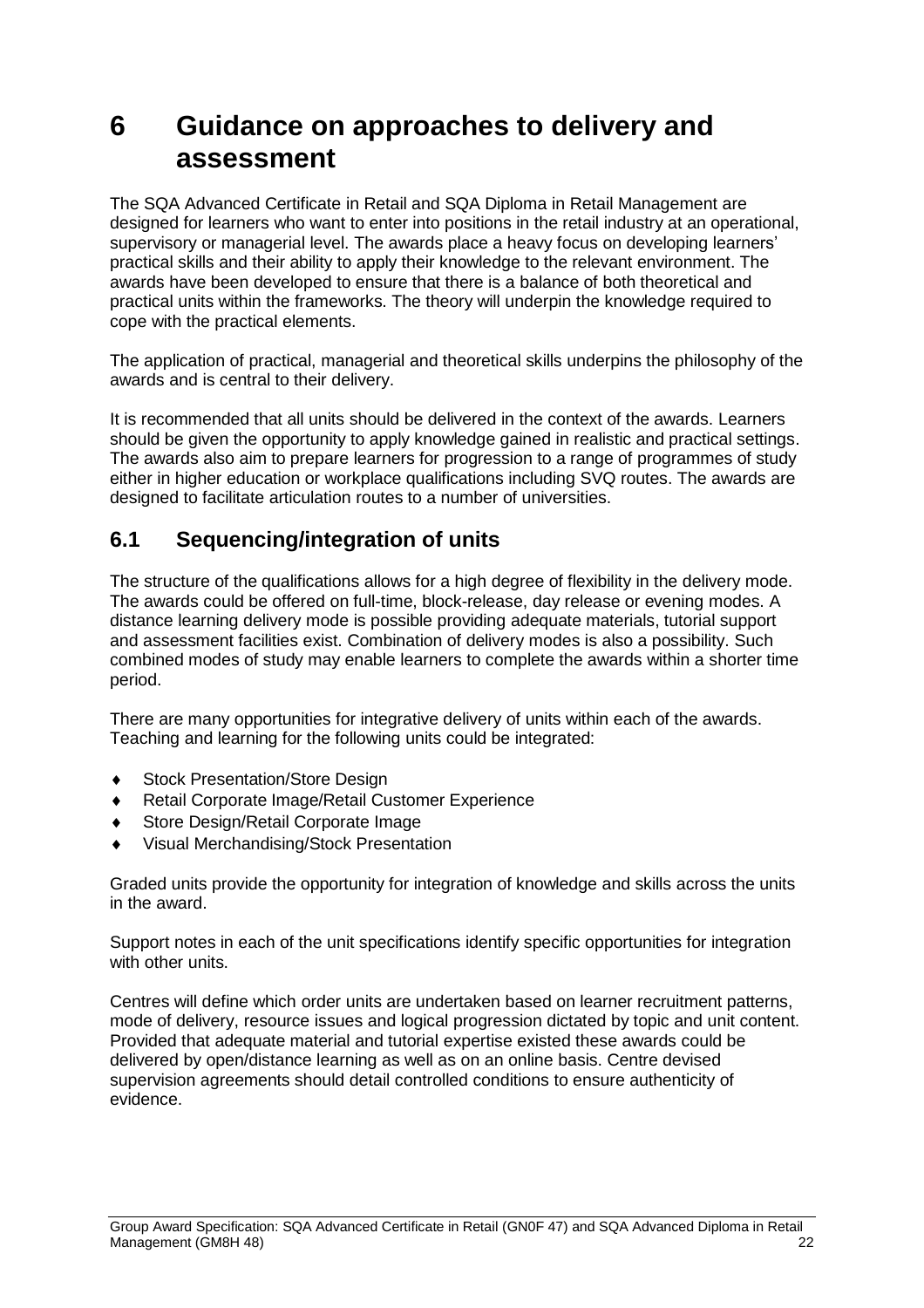The awards lend themselves to a wide range of delivery mechanisms including case studies, formal teaching, tutorial, group work, laboratory/practical work and, where appropriate, work based learning. Centres should develop clear delivery and assessment strategies taking into account the efficacy of teaching, learning, and the use of resources, modes of attendance and the need for a rigorous but not excessively demanding assessment regime.

### **6.1.1 Delivery schedule**

There are many driving forces which determine a full-time delivery programme for any qualification such as accommodation, staff availability and materials and equipment. The following tables indicate a suggested delivery programme for a typical SQA Diploma over a two-year, full-time, two-semester session.

| Suggested delivery for a 2 year programme  |                                              |  |  |  |  |
|--------------------------------------------|----------------------------------------------|--|--|--|--|
| Year 1: Semester 1                         | Year 1: Semester 2                           |  |  |  |  |
| <b>Retail Environment</b>                  | <b>Marketing Practice: An Introduction</b>   |  |  |  |  |
| <b>Financial Accounting Statements: An</b> | <b>Using Financial Accounting Statements</b> |  |  |  |  |
| <b>Introduction</b>                        |                                              |  |  |  |  |
| <b>Retail Customer Experience</b>          | <b>Organisations and Management</b>          |  |  |  |  |
| <b>Retail Law</b>                          | <b>Stock Presentation</b>                    |  |  |  |  |
| Information Technology/Digital Skills unit | <b>Visual Merchandising</b>                  |  |  |  |  |
| Economic Issues: An Introduction           | Economics 1: Micro and Macro Theory and      |  |  |  |  |
|                                            | Application                                  |  |  |  |  |
|                                            | <b>Retail: Graded Unit 1</b>                 |  |  |  |  |
| <b>Retail Operations</b>                   |                                              |  |  |  |  |

| Suggested delivery for a 2 year programme   |                                          |  |  |  |  |  |  |
|---------------------------------------------|------------------------------------------|--|--|--|--|--|--|
| Year 2: Semester 1<br>Year 2: Semester 2    |                                          |  |  |  |  |  |  |
| <b>Consumer Behaviour and the Buying</b>    |                                          |  |  |  |  |  |  |
| <b>Process</b>                              |                                          |  |  |  |  |  |  |
| <b>Recruitment, Selection and Induction</b> | <b>Retail Corporate Image</b>            |  |  |  |  |  |  |
| Principles of Retail Buying                 |                                          |  |  |  |  |  |  |
| <b>Managing People</b>                      |                                          |  |  |  |  |  |  |
| <b>Contemporary Issues in Retailing</b>     |                                          |  |  |  |  |  |  |
|                                             | <b>Store Design</b>                      |  |  |  |  |  |  |
|                                             | Marketing Planning for a Domestic Market |  |  |  |  |  |  |
| <b>Fashion Merchandising</b>                |                                          |  |  |  |  |  |  |
| <b>Retail Management: Graded Unit 2</b>     |                                          |  |  |  |  |  |  |

**Bold =** mandatory units

### <span id="page-26-0"></span>**6.2 Recognition of prior learning**

SQA recognises that learners gain knowledge and skills acquired through formal, non-formal and informal learning contexts.

In some instances, a full group award may be achieved through the recognition of prior learning. However, it is unlikely that a learner would have the appropriate prior learning and experience to meet all the requirements of a full group award.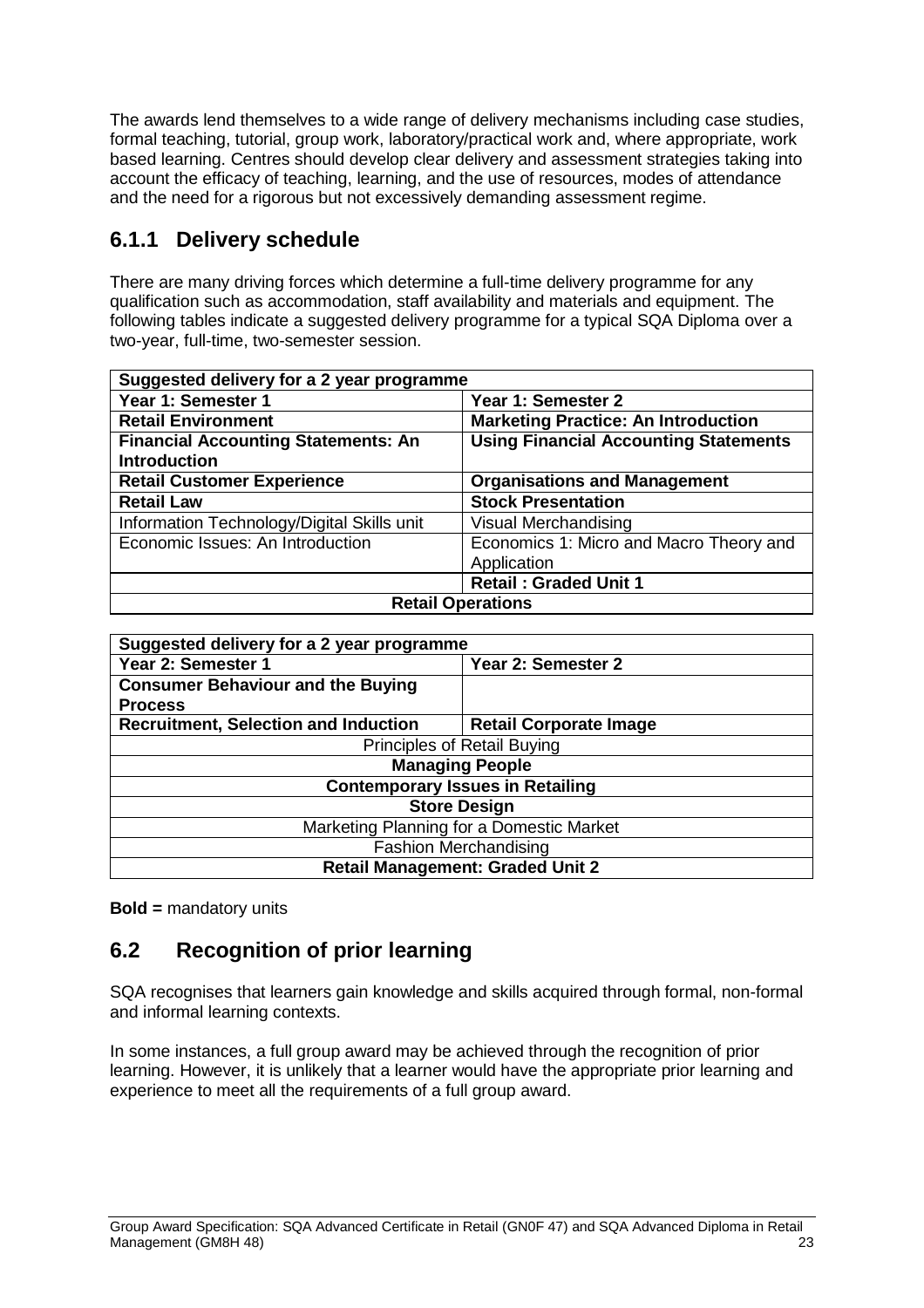The recognition of prior learning may **not** be used as a method of assessing in the following types of units and assessments:

- ◆ HN Graded Units
- ◆ Course and/or external assessments
- Other integrative assessment units (which may or not be graded)
- Certain types of assessment instruments where the standard may be compromised by not using the same assessment method outlined in the unit
- Where there is an existing requirement for a licence to practice
- Where there are specific health and safety requirements
- Where there are regulatory, professional or other statutory requirements
- Where otherwise specified in an assessment strategy

More information and guidance on the *Recognition of Prior Learning* (RPL) may be found on our website **[www.sqa.org.uk](http://www.sqa.org.uk/)**.

The following sub-sections outline how existing SQA unit(s) may contribute to this group award. Additionally, they also outline how this group award may be recognised for professional and articulation purposes.

### **6.2.1 Articulation and/or progression**

The SQA Advanced Certificate in Retail and SQA Diploma in Retail Management allow for articulation to several universities in the UK, including (at time of writing):

- ◆ Robert Gordon University
- University of Stirling
- Heriot Watt

The awards allow direct access to the retail industry in areas such as:

- ◆ Trainee Manager
- Team Leader/Supervisor
- Trainee team leader

#### <span id="page-27-0"></span>**6.3 Opportunities for e-assessment**

By e-assessment we mean assessment which is supported by Information and Communication Technology (ICT), such as e-testing or the use of e-portfolios or social software. Centres that wish to use e-assessment must ensure that the national standard is applied to all learner evidence and that conditions of assessment as specified in the Evidence Requirements are met, regardless of the mode of gathering evidence. SQA Academy has resources which can be used for the delivery of the unit. The most up-to-date guidance on the use of e-assessment to support SQA's qualifications is available at **[www.sqa.org.uk/e-assessment](http://www.sqa.org.uk/e-assessment)**.

### <span id="page-27-1"></span>**6.4 Support materials**

A **list of [existing ASPs](http://www.sqa.org.uk/sqa/46233.2769.html)** is available to view on SQA's website.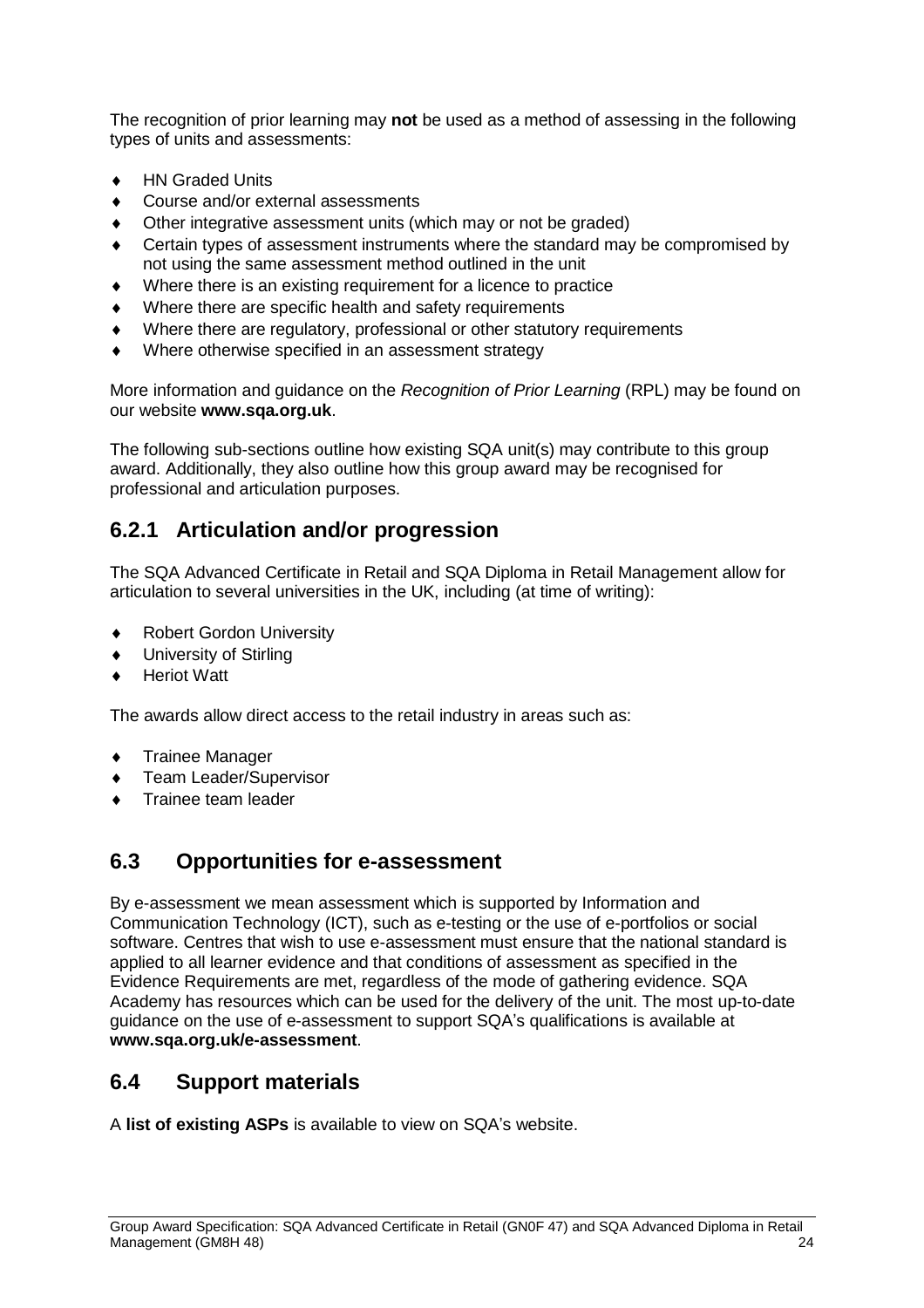## <span id="page-28-0"></span>**6.5 Resource requirements**

It would be useful to have access to Photoshop for the delivery of both *Stock Presentation* and *Store Design*.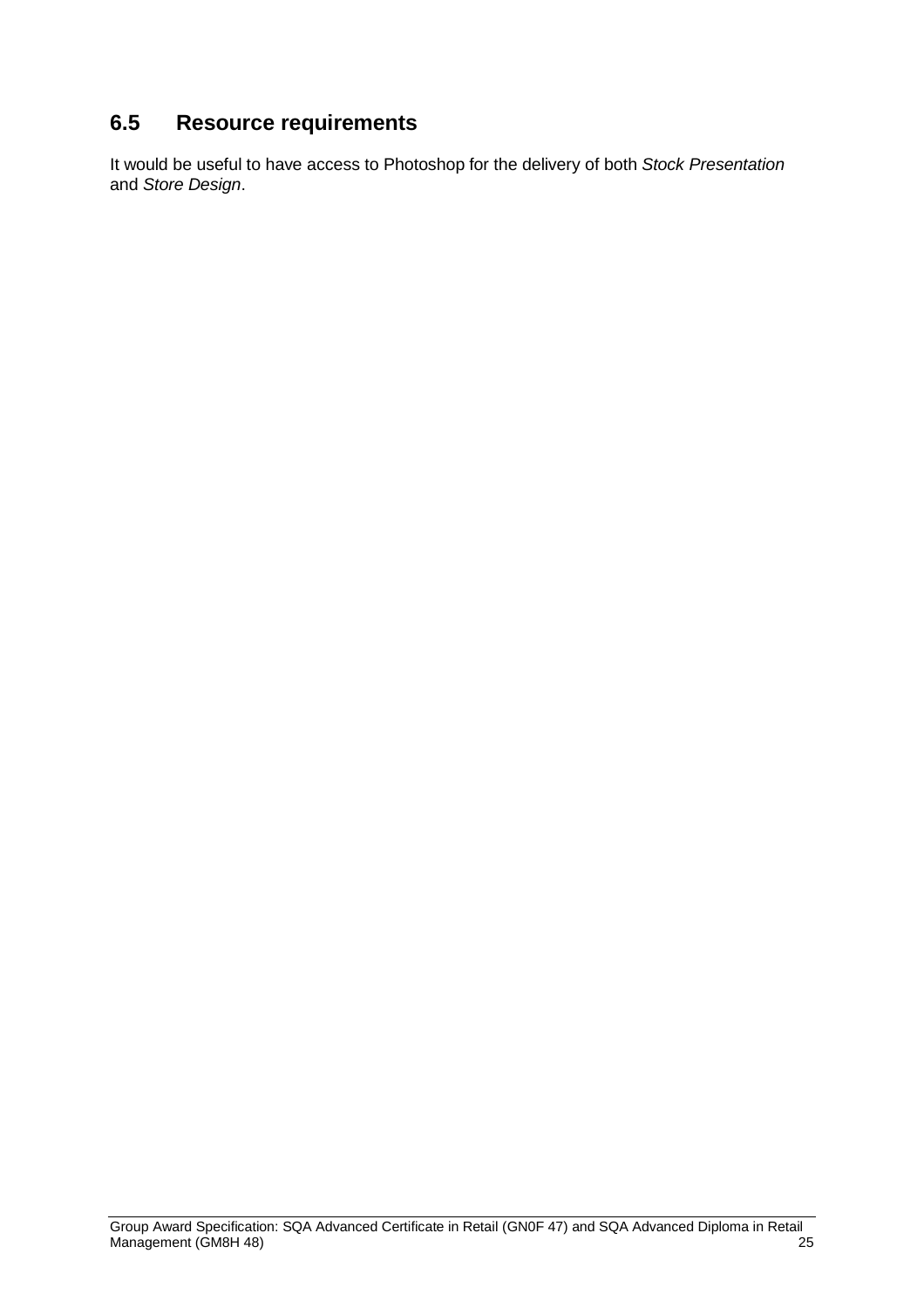# <span id="page-29-0"></span>**7 General information for centres**

#### **Equality and inclusion**

The unit specifications making up this group award have been designed to ensure that there are no unnecessary barriers to learning or assessment. The individual needs of learners will be taken into account when planning learning experiences, selecting assessment methods or considering alternative evidence. Further advice can be found on our website **[www.sqa.org.uk/assessmentarrangements](http://www.sqa.org.uk/sqa/14977.html)**.

#### **Internal and external verification**

All instruments of assessment used within this/these qualifications should be internally verified, using the appropriate policy within the centre and the guidelines set by SQA.

External verification will be carried out by SQA to ensure that internal assessment is within the national guidelines for these qualifications.

Further information on internal and external verification can be found in *SQA's Guide to Assessment* **[\(www.sqa.org.uk/GuideToAssessment\)](http://www.sqa.org.uk/sqa/files_ccc/GuideToAssessment.pdf)**.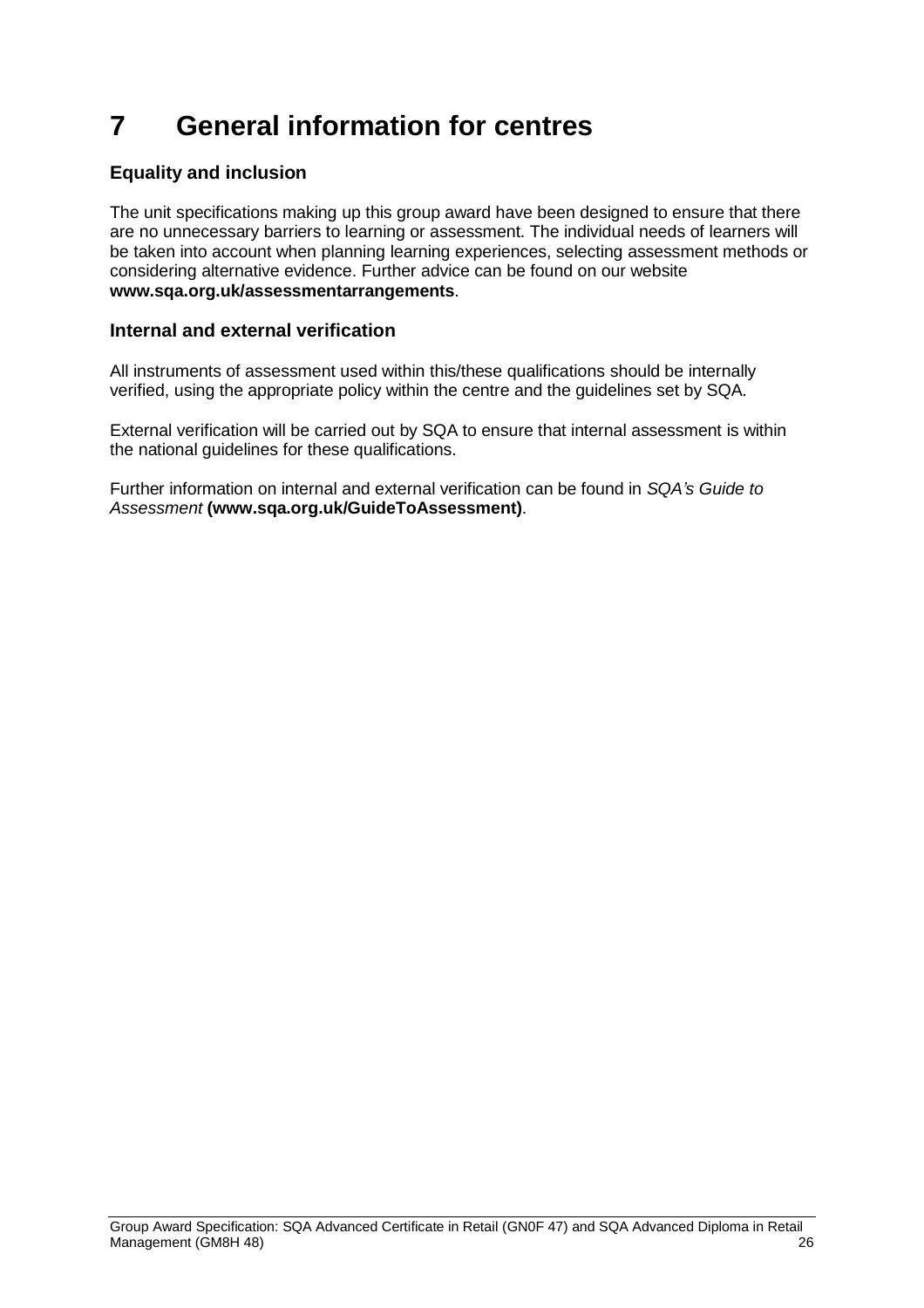# <span id="page-30-0"></span>**8 Glossary of terms**

**Embedded Core Skills:** is where the assessment evidence for the unit also includes full evidence for complete Core Skill or Core Skill components. A learner successfully completing the unit will be automatically certificated for the Core Skill. (This depends on the unit having been successfully audited and validated for Core Skills certification.)

**Finish date:** The end of a group award's lapsing period is known as the finish date. After the finish date, the group award will no longer be live and the following applies:

- ◆ learners may not be entered for the group award
- the group award will continue to exist only as an archive record on the Awards Processing System (APS)

**Graded unit:** Graded units assess learners' ability to integrate what they have learned while working towards the units of the group award. Their purpose is to add value to the group award, making it more than the sum of its parts, and to encourage learners to retain and adapt their skills and knowledge.

**Lapsing date:** When a group award is entered into its lapsing period, the following will apply:

- the group award will be deleted from the relevant catalogue
- the group award specification will remain until the qualification reaches its finish date at which point it will be removed from SQA's website and archived
- no new centres may be approved to offer the group award
- centres should only enter learners whom they expect to complete the group award during the defined lapsing period

**SQA credit value:** The credit value allocated to a unit gives an indication of the contribution the unit makes to an SQA Group Award. An SQA credit value of 1 given to an SQA unit represents approximately 40 hours of programmed learning, teaching and assessment.

**SCQF:** The Scottish Credit and Qualification Framework (SCQF) provides the national common framework for describing all relevant programmes of learning and qualifications in Scotland. SCQF terminology is used throughout this guide to refer to credits and levels. For further information on the SCQF visit the SCQF website at **[www.scqf.org.uk](http://www.scqf.org.uk/)**.

**SCQF credit points:** SCQF credit points provide a means of describing and comparing the amount of learning that is required to complete a qualification at a given level of the Framework. One National Unit credit is equivalent to 6 SCQF credit points. One National Unit credit at Advanced Higher and one SQA Advanced Unit credit (irrespective of level) is equivalent to 8 SCQF credit points.

**SCQF levels:** The level a qualification is assigned within the framework is an indication of how hard it is to achieve. The SCQF covers 12 levels of learning. SQA Advanced Certificates and SQA Diplomas are available at SCQF levels 7 and 8 respectively. SQA Advanced Units will normally be at levels 6–9 and graded units will be at level 7 and 8. National Qualification Group Awards are available at SCQF levels 2–6 and will normally be made up of National units which are available from SCQF levels 2–7.

**Signposted Core Skills:** refers to opportunities to develop Core Skills arise in learning and teaching but are not automatically certificated.